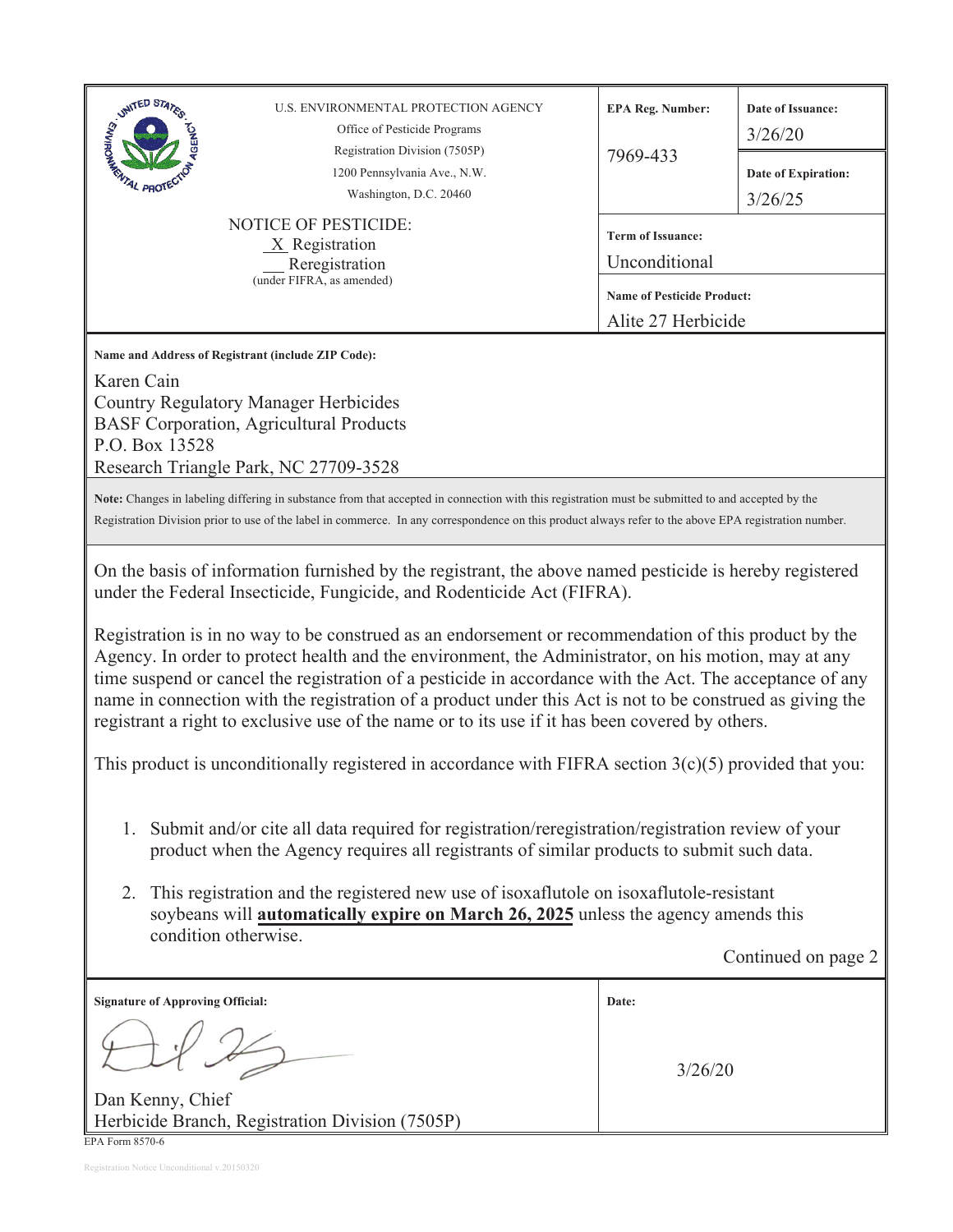- 3. You must develop and follow an Herbicide Resistance Management Plan as described in Appendix A.
- 4. You must submit annual reports to the Agency by January 15th of each year beginning in 2021 as outlined in Appendix A Section D, "Reporting Component," until the Agency amends this condition otherwise.
- 5. Submit one copy of the revised final printed label for the record before you release the product for shipment.

Should you wish to add/retain a reference to the company's website on your label, then please be aware that the website becomes labeling under FIFRA and is subject to review by the Agency. If the website is false or misleading, the product would be misbranded and unlawful to sell or distribute under FIFRA section 12(a)(1)(E). 40 CFR 156.10(a)(5) list examples of statements EPA may consider false or misleading. In addition, regardless of whether a website is referenced on your product's label, claims made on the website may not substantially differ from those claims approved through the registration process. Therefore, should the Agency find or if it is brought to our attention that a website contains false or misleading statements or claims substantially differing from the EPA approved registration, the website will be referred to the EPA's Office of Enforcement and Compliance.

If these conditions are not complied with, the registration will be subject to cancellation in accordance with FIFRA section 6. Your release for shipment of the product constitutes acceptance of these conditions. A stamped copy of the label is enclosed for your records. Please also note that the record for this product currently contains the following CSF:

 $\bullet$  Basic CSF dated  $10/29/2018$ 

If you have any questions, please contact Grant Rowland by phone at 703-347-0254, or via email at rowland.grant@epa.gov.

Enclosure

Appendix A – Herbicide Resistance Management Plan and Reporting Requirements for Isoxaflutole Use on Isoxaflutole Resistant Soybeans.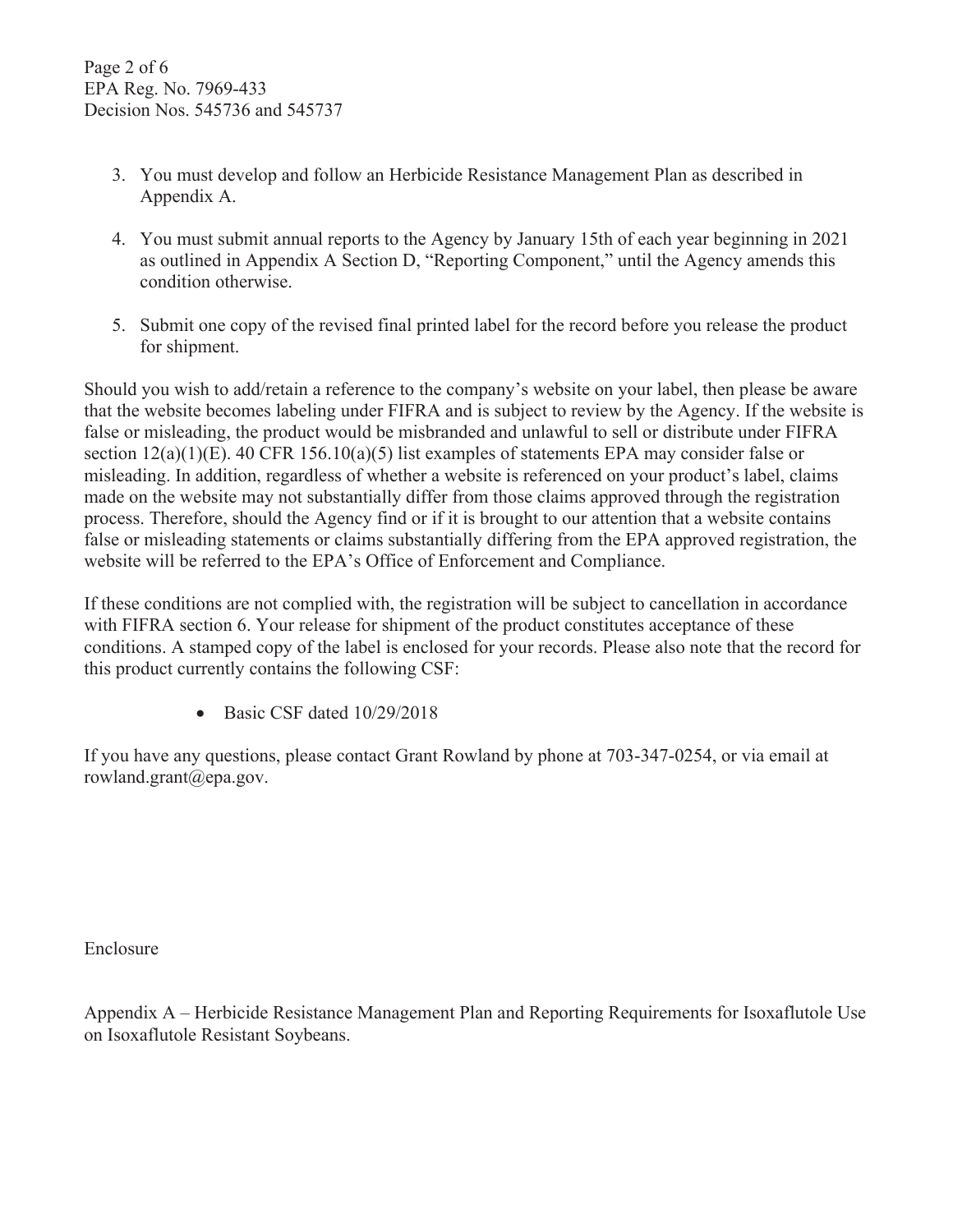Page 3 of 6 EPA Reg. No. 7969-433 Decision Nos. 545736 and 545737

## **APPENDIX A**

## **Herbicide Resistance Management Plan and Reporting Requirements for Isoxaflutole Use on Isoxaflutole Resistant Soybeans**

## BASF Corporation (BASF) must comply with the following:

## *A. Educational Component*

1. Develop and implement an education program for users of this product that identifies appropriate best management practices (BMPs) to avoid and control weed resistance, and convey to users the importance of following BMPs.

The following are examples of BMPs:

Crop selection and cultural practices

- Understand the biology of the weeds present.
- Use a diversified approach towards weed management focused on preventing weed-seed production and reducing the number of weed seeds in the soil seed-bank.
- Emphasize cultural practices that suppress weeds by using crop competitiveness.
- Plant into weed-free fields, keep fields as weed-free as possible, and note areas where weeds were a problem in prior seasons.
- $\bullet$  Incorporate additional weed-control practices whenever possible, such as mechanical cultivation, biological management practices, crop rotation, and weed-free crop seeds, as part of an integrated weed-control program.
- Do not allow weed escapes to produce seeds, roots, or tubers.
- Manage weed seed at harvest and post-harvest to prevent a buildup of the weed seedbank.
- Prevent field-to-field and within-field movement of weed seed or vegetative propagules.
- Thoroughly clean plant residues from equipment before leaving fields.
- Prevent an influx of weeds into the field by managing field borders.
- Fields should be scouted before application to ensure herbicide and application rates will be appropriate for the weed species and weed sizes present.
- Fields should be scouted after application to confirm herbicide effectiveness and to detect weed escapes.
- If resistance is suspected, treat weed escapes with a different mechanism-of-action herbicide or use non-chemical methods to remove weed escapes.

Herbicide selection

- Use a broad spectrum soil-applied herbicide with a mechanism of action that differs from this product as a foundation in a weed control program.
- A broad-spectrum weed-control program should consider all of the weeds present in the field. Weeds should be identified through scouting and field history.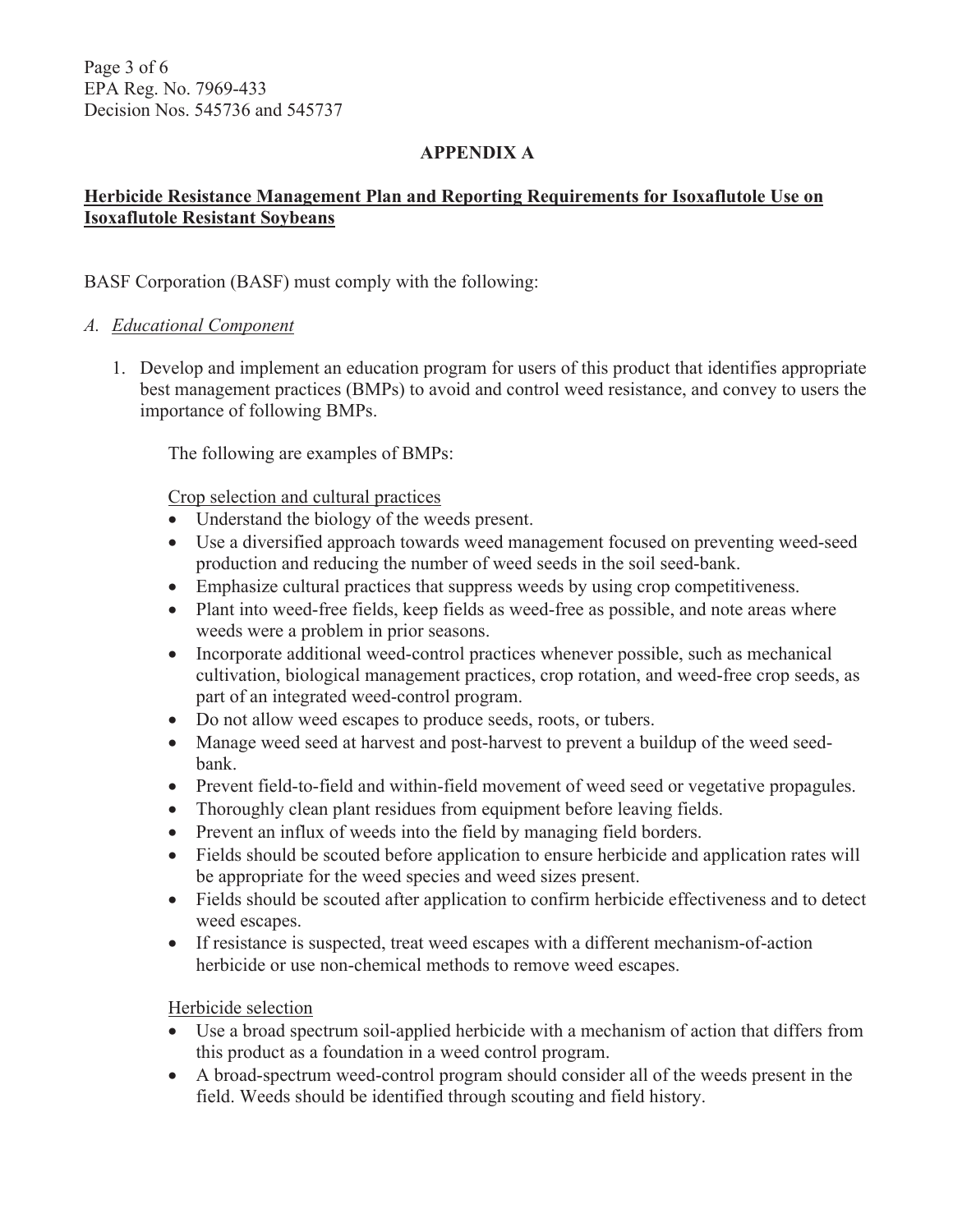Page 4 of 6 EPA Reg. No. 7969-433 Decision Nos. 545736 and 545737

- Difficult-to-control weeds may require sequential applications of herbicides with alternative mechanisms of action.
- Fields with difficult-to-control weeds should be rotated to crops that allow the use of herbicides with alternative mechanisms of action.
- Apply full rates of this herbicide for the most difficult to control weeds in the field. Applications should be made when weeds are at the correct size to minimize weed escapes.
- Do not use more than two applications of this herbicide or any herbicide with the same mechanism of action within a single growing season unless mixed with another mechanism of action herbicide with overlapping spectrum for the difficult to control weeds.
- Report any incidence of non-performance of this product against a particular weed species to BASF or its representatives.
- 2. Include at least one written communication to users of this product each year regarding herbicide-resistance management.
- 3. Provide a copy of the education materials to EPA upon request.

## *B. Field Detection and Remediation Components*

1. If any user informs BASF or its representatives of a lack of herbicide efficacy in a weed species listed on product labeling, then BASF or its representatives must make an effort to evaluate the field for suspected resistance to this product by applying the criteria below, as set forth in Norsworthy, *et al*., "Reducing the Risks of Herbicide Resistance: Best Management Practices and Recommendations" Weed Science 2012 Special Issue: 31-62;

*Criteria for Determining Suspected Herbicide Resistance* 

- *1) Failure to control a weed species normally controlled by the herbicide at the dose applied, especially if control is achieved on adjacent weeds; and/or*
- *2) A spreading patch of non-controlled plants of a particular weed species; and/or*
- *3) Surviving plants mixed with controlled individuals of the same species.*
- 2. If one or more of the above criteria are met, then:
	- a. Provide the user with specific information and recommendations to control and contain suspect weeds, including re-treatment and/or other non-chemical controls, as appropriate. If requested by the user, BASF will become actively involved in implementation of weed control measures.
	- b. Request, at the time of the initial determination that one or more of the above criteria are met and prior to any application of alternative control practices, that the user provide access to the relevant field(s) to collect specimens of the suspect weeds (potted specimens or seeds) for potential further evaluation in the greenhouse or laboratory, and to collect such specimens if possible (or, alternatively, request that the user provide such specimens to BASF at BASF's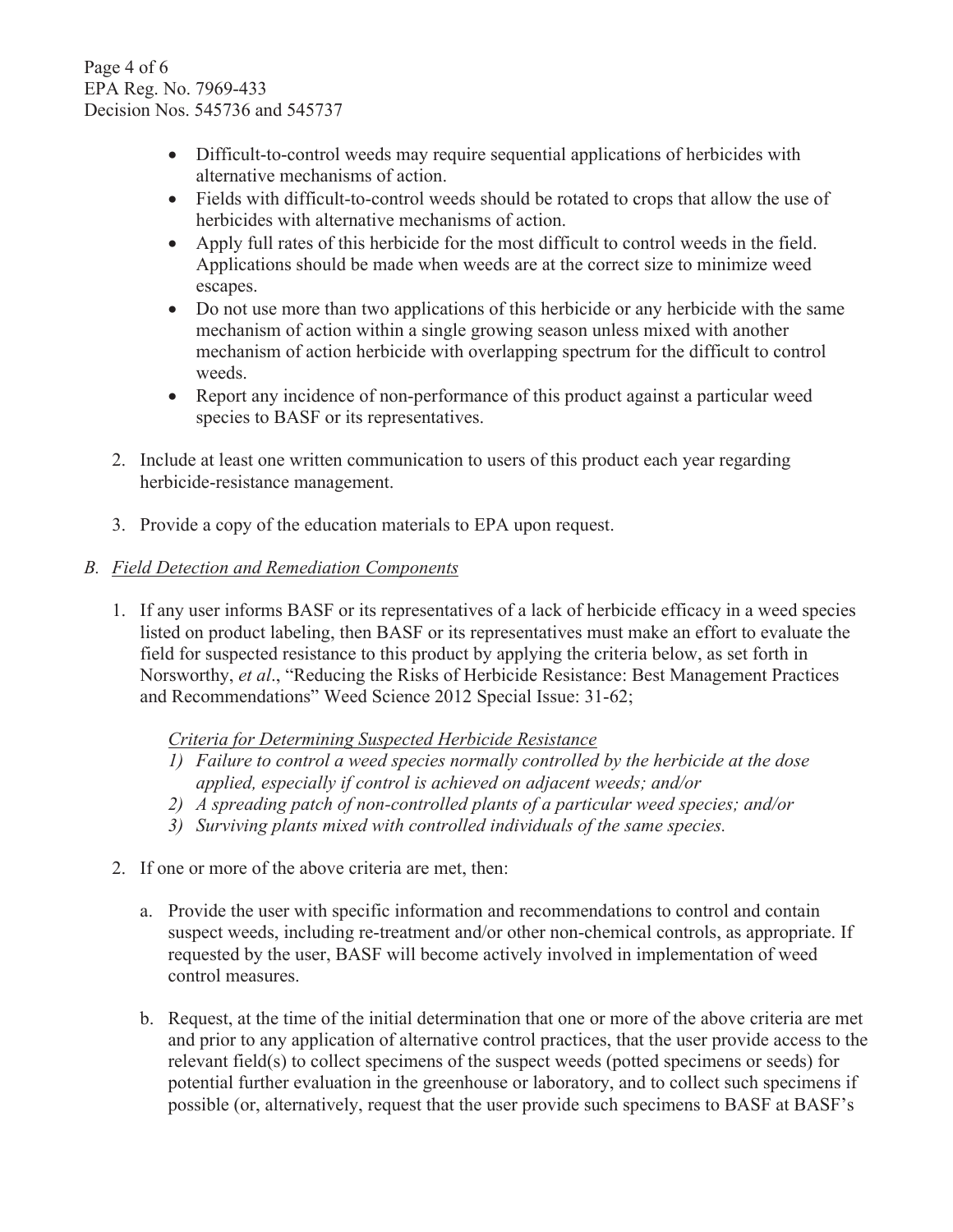expense).

- c. Conduct greenhouse or laboratory studies to confirm resistance as soon as practicable following sample collection, if technically feasible.
- d. To the extent possible, contact or visit the user in an appropriate timeframe after implementation of the additional weed control measures in order to evaluate success of such measures.
- e. If the additional weed control measures were not successful in controlling the suspectedresistant weeds, then:
	- i. Work with the user to determine the reason(s) why the additional control measures were unsuccessful;
	- ii. Offer to provide technical expertise on how to control and contain the suspected-resistant weeds, including re-treatment and/or other non-chemical controls, as appropriate; and
	- iii. Report annually the inability to control the suspected-resistant weeds to relevant stakeholders.
- 3. Keep records of all field evaluations for suspected resistance for a minimum of three years, and provide a copy to EPA upon request.

## *C. Evaluation Component*

- 1. Conduct annual surveys to determine whether users have encountered any perceived issues with non-performance or lack of efficacy of this product, and if so, how users have responded. This survey must be based on a statistically-representative sample of users. The sample size and geographical resolution should be adequate to allow analysis of responses within regions, between regions, and across the United States.
- 2. Analyze the survey results each year, and modify the following for the upcoming growing season, as appropriate:
	- a. Efforts aimed at achieving compliance with BMPs;
	- b. Responses to incidents of suspected weed resistance and confirmed weed resistance; and
	- c. The education program. At the initiative of either EPA or BASF, both parties shall consult about possible modifications to the education program.

## *D. Reporting Component*

1. Submit reports to EPA by January  $15<sup>th</sup>$  of each year, beginning in 2019, with information on: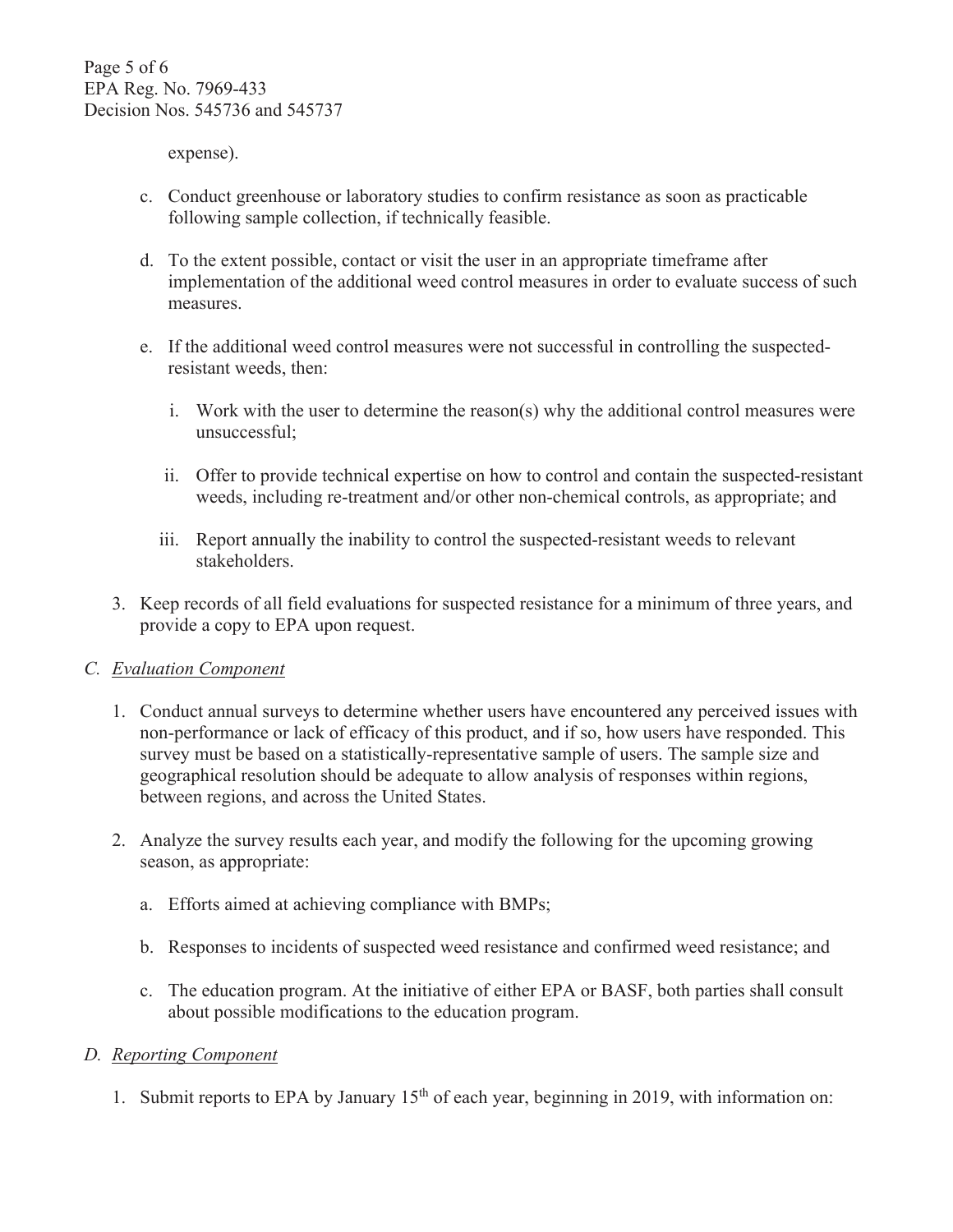- a. Annual sales of this product by state;
- b. Annual sales of soybean seed containing isoxaflutole-resistant trait by state;
- c. The current education program. The first report shall include the current education program and its associated materials. Subsequent annual reports shall include updates of any aspect of the education program and associated materials that have materially changed since submission of the previous annual report;
- d. Summary of efforts aimed at achieving compliance with the BMPs;
- e. Investigation and remediation of cases on suspected-resistant weeds. Summary of determinations as to whether any reported lack of herbicide efficacy was due to suspectedresistance, any follow-up actions taken, and if available, the final outcome (e.g., evaluation of success of additional weed control measures) regarding each case of suspected-resistance. The annual report shall list the cases by county and state;
- f. Summary of the status of any laboratory and greenhouse testing performed by or at the direction of BASF, in response to cases of suspected-resistance, performed in the previous year. Data pertaining to such testing need not be included in the annual reports, but such data must be made available to EPA upon request; and
- g. The annual survey, including whether users are implementing herbicide resistance BMPs, and a summary of BASF's annual review and any modifications based on the survey results.
- 2. Following submission of the annual report, BASF shall meet with EPA at EPA's request in order to evaluate and consider the information contained in the report.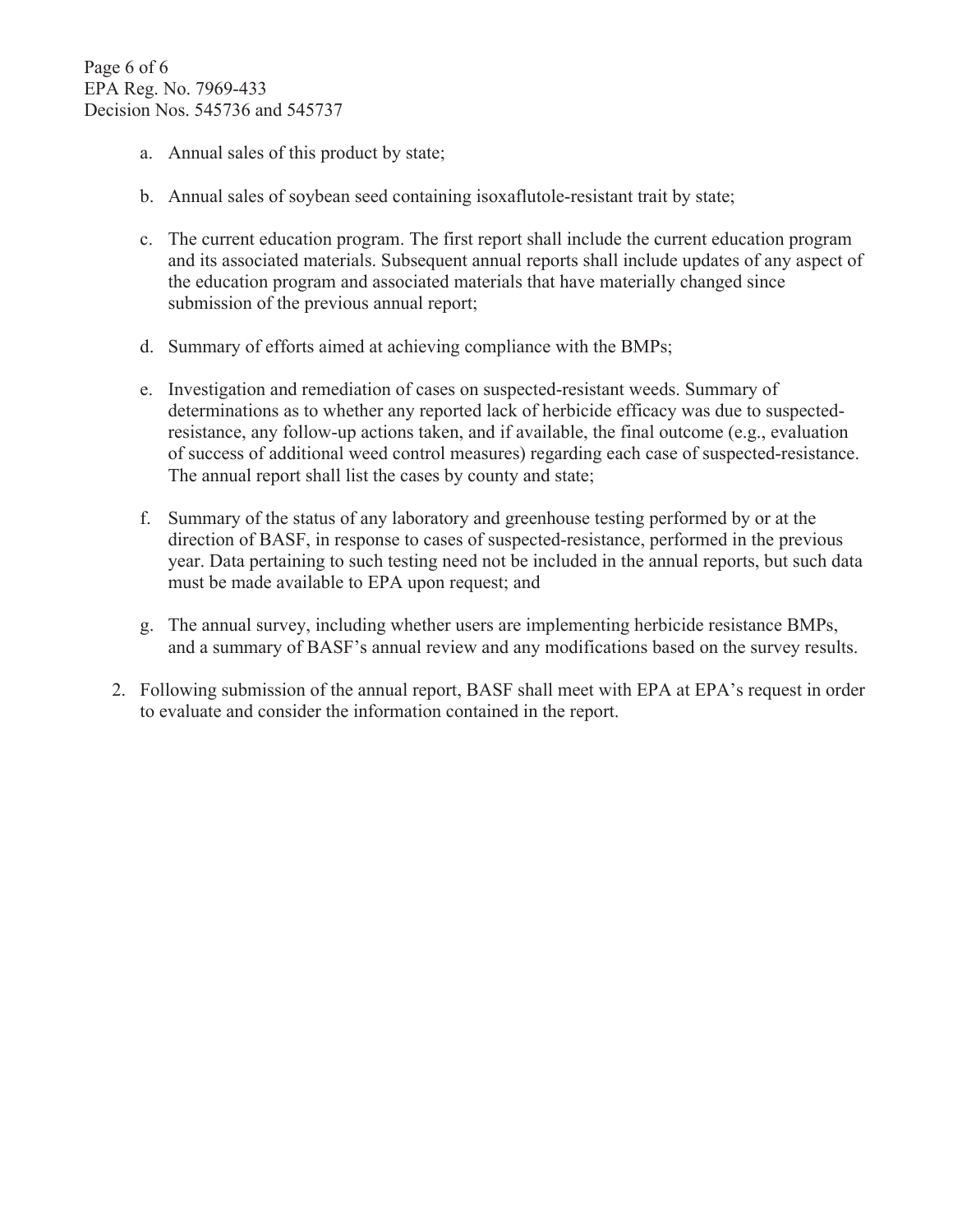# **RESTRICTED USE PESTICIDE**

May injure susceptible non-target plants.

For retail sale to and use only by certified applicators or persons under their direct supervision and only for those uses covered by the Certified Applicator's certification. Commercial and certified applicators must ensure that all persons involved in these activities are informed of the precautionary statements.

**EBASE** 

**ISOXAFLUTOLE GROUP 27 HERBICIDE** 

We create chemistry

# **Alite® 27 Herbicide**

**For:** weed control in isoxaflutole-resistant soybean grown in select counties in certain states.

**This product can only be used on GT27 or isoxaflutole-resistant soybean. Crops not containing a gene expressing an HPPD protein will not be tolerant to Alite 27 Herbicide** 

[In the state of MN and WI use is only allowed in accordance with the State Specific Product Bulletin.]

| <b>ACTIVE INGREDIENT(S):</b> |          |
|------------------------------|----------|
|                              | . 40.50% |
| <b>OTHER INGREDIENTS:</b>    | . 59.50% |
| <b>TOTAL:</b>                | 100.00%  |

Contains 4.00 pounds isoxaflutole per U.S. gallon

**EPA Reg. No. 7969-433 EPA Est.** 

# **KEEP OUT OF REACH OF CHILDREN CAUTION**

**For MEDICAL and TRANSPORTATION Emergencies ONLY Call 24 Hours a Day 1-800-832-HELP (4357)** 



BASF 26 Davis Drive Research Triangle Park, North Carolina 27709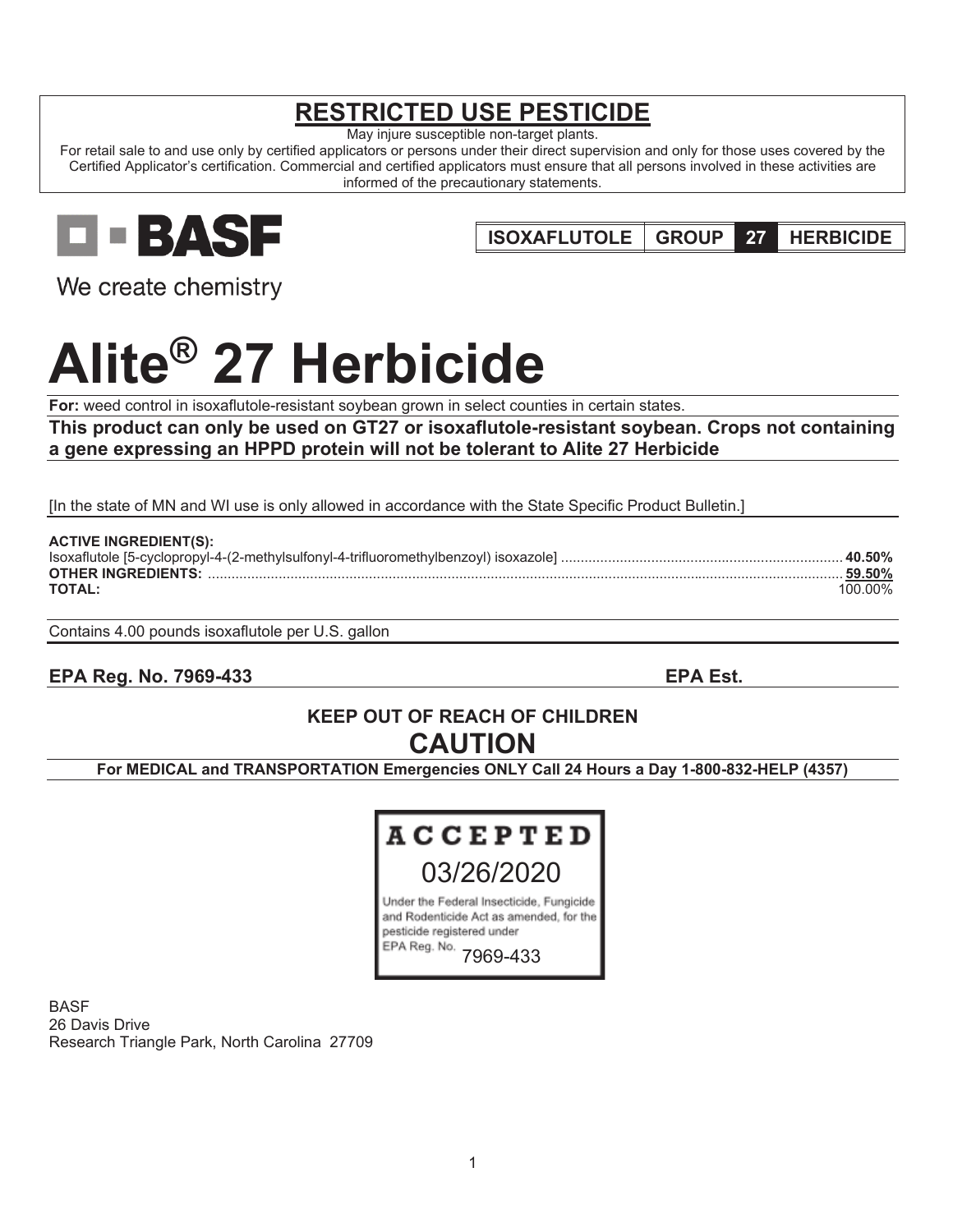|                                                                                                                                                                                                                                 | <b>FIRST AID</b>                                                                                                                                                                                                                                                                                                             |  |  |  |  |  |
|---------------------------------------------------------------------------------------------------------------------------------------------------------------------------------------------------------------------------------|------------------------------------------------------------------------------------------------------------------------------------------------------------------------------------------------------------------------------------------------------------------------------------------------------------------------------|--|--|--|--|--|
| If Swallowed:                                                                                                                                                                                                                   | Immediately call a poison control center or doctor for treatment advice.<br>$\bullet$<br>Do not induce vomiting unless told to do so by a poison control center or doctor.<br>$\bullet$<br>Have person sip a glass of water if able to swallow.<br>٠<br>Do not give anything by mouth to an unconscious person.<br>$\bullet$ |  |  |  |  |  |
| If on Skin or<br>Clothing:                                                                                                                                                                                                      | Take off contaminated clothing.<br>$\bullet$<br>Rinse skin immediately with plenty of water for 15-20 minutes.<br>٠<br>Call a poison control center or doctor for treatment advice.<br>$\bullet$                                                                                                                             |  |  |  |  |  |
| If in Eyes:                                                                                                                                                                                                                     | Hold eye open and rinse slowly and gently with water for 15-20 minutes.<br>$\bullet$<br>Remove contact lenses, if present, after the first 5 minutes, then continue rinsing.<br>$\bullet$<br>Call a poison control center or doctor for treatment advice.<br>$\bullet$                                                       |  |  |  |  |  |
| If Inhaled:                                                                                                                                                                                                                     | Move person to fresh air.<br>$\bullet$<br>If person is not breathing, call 911 or an ambulance, then give artificial respiration, preferably mouth-to-<br>$\bullet$<br>mouth if possible.<br>Call a poison control center or doctor for further treatment advice.<br>٠                                                       |  |  |  |  |  |
| In case of emergency, call the toll-free BASF Emergency Response telephone number: 1-800-832-HELP (4357).<br>Have a product container or label with you when calling a poison control center or doctor, or going for treatment. |                                                                                                                                                                                                                                                                                                                              |  |  |  |  |  |
|                                                                                                                                                                                                                                 | Note to Physician: No specific antidote is available. All treatments should be based on observed signs and symptoms of distress in the                                                                                                                                                                                       |  |  |  |  |  |

Note to Physician: No specific antidote is available. All treatments should be based on observed signs and symptoms of distress in the patient. Overexposure to materials other than this product may have occurred.

# **PRECAUTIONARY STATEMENTS**

## **HAZARDS TO HUMANS AND DOMESTIC ANIMALS**

## **CAUTION**

- Harmful if swallowed or absorbed through the skin.
- Causes moderate eye irritation. Avoid contact with skin, eyes or clothing.
- Avoid breathing vapor or spray mist.
- Wash thoroughly with soap and water after handling and before eating, drinking, chewing gum, using tobacco, or using the toilet. Remove and wash contaminated clothing before reuse.

## **PERSONAL PROTECTIVE EQUIPMENT (PPE)**

Some of the materials that are chemical-resistant to this product are listed below. Discard clothing and other absorbent materials that have been drenched or heavily contaminated with this product's concentrate. Do not reuse them.

## **Applicators and other handlers must wear:**

- Long-sleeved shirt and long pants
- Chemical-resistant gloves made of any waterproof material such as polyethylene or polyvinyl chloride,
- Shoes plus socks and protective eyewear.
- When mixing/loading or cleaning equipment, wear a chemical resistant apron in addition to the other required PPE.

## **USER SAFETY REQUIREMENTS**

Follow manufacturer's instructions for cleaning/maintaining PPE. If no such instructions for washables, use detergent and hot water. Keep and wash PPE separately from other laundry.

## **USER SAFETY RECOMMENDATIONS**

- Users should wash hands before eating, drinking, chewing gum, using tobacco or using the toilet.
- Users should remove clothing/PPE immediately if pesticide gets inside. Then wash thoroughly and put on clean clothing.
- Users should remove PPE immediately after handling this product. Wash the outside of gloves before removing. As soon as possible, wash thoroughly and change into clean clothing.

## **ENGINEERING CONTROLS**

When handlers use closed systems, enclosed cabs in a manner that meets the requirements listed in the Worker Protection Standard (WPS) for agricultural pesticides [40 CFR 170.240 (d)(4-6)], the handler PPE requirements may be reduced or modified as specified in the WPS.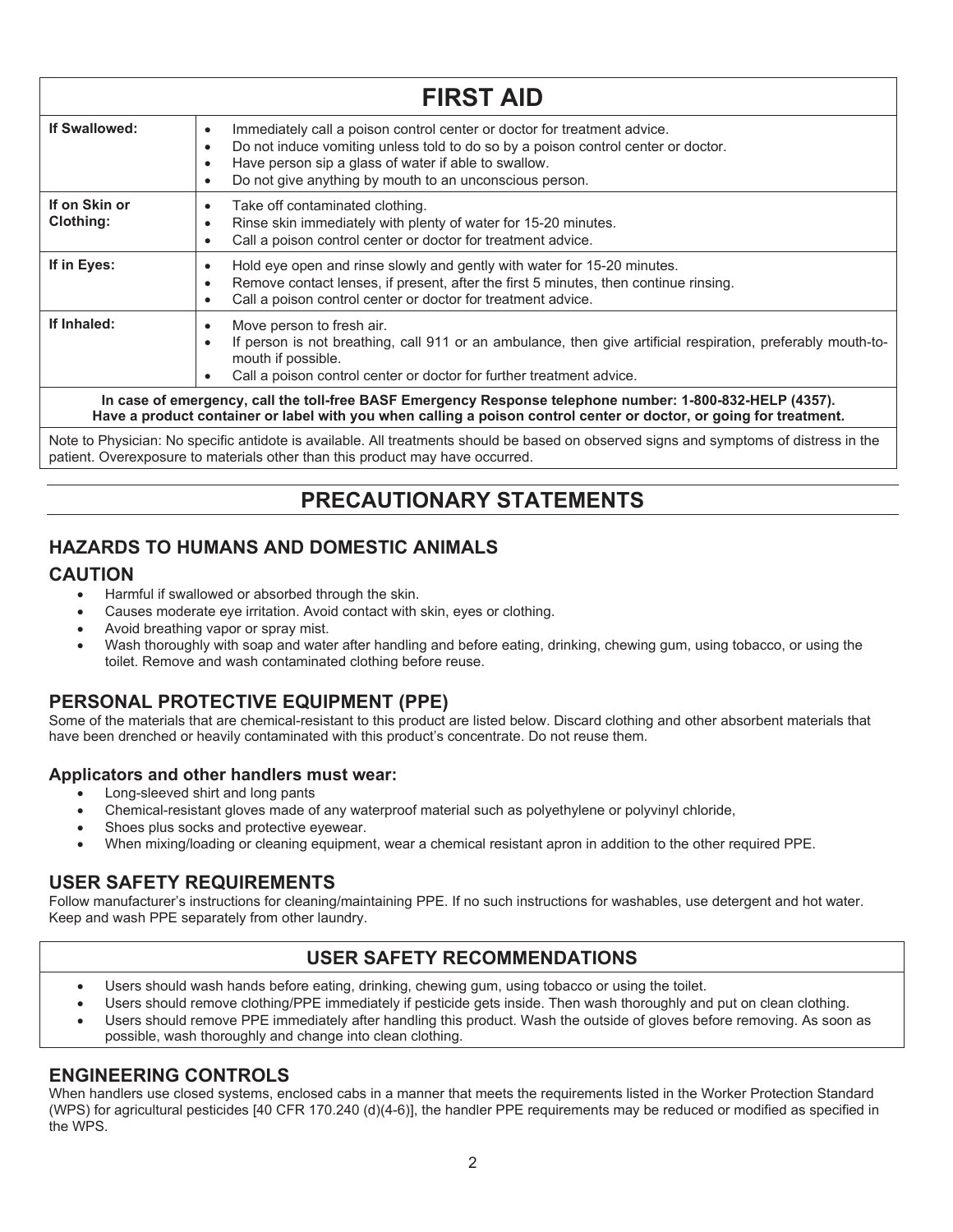# **ENVIRONMENTAL HAZARDS**

Drift or runoff may adversely affect non-target plants. Drift and runoff may be hazardous to aquatic organism in neighboring areas. Do not apply directly to water, to areas where surface water is present or to intertidal areas below the mean high water mark. Do not contaminate water when disposing of equipment washwaters or rinsate.

Do not apply when weather conditions favor drift from treated areas. Do not use the same spray equipment for other purposes unless thoroughly cleaned. Do not contaminate water used for irrigation or domestic purposes.

This chemical is known to leach through soil into shallow ground water under certain conditions as a result of agricultural use. Thus, use of this chemical in areas where soils are permeable, particularly where the water table is shallow, may result in ground water contamination.

Isoxaflutole residues can contaminate surface water through spray drift. Under some conditions, isoxaflutole residues may also have a high potential for runoff into surface water (primarily via dissolution in runoff water), for several weeks after application. These include poorly draining or wet soils with readily visible slopes toward adjacent surface waters, frequently flooded areas, areas over-laying extremely shallow ground water, areas with in-field canals or ditches that drain to surface water, areas not separated from adjacent surface waters with vegetated filter strips and areas over-laying tile drainage systems that drain to surface water.

In fields having sands, loamy sands and sandy loam soils, special care should be taken not to over-irrigate since substantial overirrigation promotes the leaching of chemicals.

This pesticide is toxic to some plants at very low concentrations. Non-target plants may be adversely affected if the pesticide is allowed to drift from areas of application. Exposure to isoxaflutole residues may injure or kill susceptible plants. Symptoms of phytotoxicity as a result of exposure to isoxaflutole include whitening or chlorosis of the foliage of affected plants. Cotton is particularly susceptible to isoxaflutole; therefore, exposure of cotton to isoxaflutole residues may affect cotton yield. To prevent damage to crops and other desirable plants, read and follow all directions and precautions on this label before using.

This product may not be mixed or loaded within 50 feet of any wells (including abandoned wells and drainage wells), sink holes, perennial or intermittent streams and rivers, and natural or impounded lakes and reservoirs. This setback does not apply to properly capped or plugged abandoned wells and does not apply to impervious pad or properly diked mixing/loading areas.

Operations that involve mixing, loading, rinsing or washing of this product into or from pesticide handling or application equipment or containers within 50 feet of any well are prohibited unless conducted on an impervious pad constructed to withstand the weight of the heaviest load that may be positioned on or moved across the pad. Such a pad shall be designed and maintained to contain any product spills or equipment leaks, container or equipment rinse or washwater and rainwater that may fall on the pad. Surface water shall not be allowed to either flow over or from the pad, which means the pad must be self-contained. The pad shall be sloped to facilitate material removal. An unroofed pad shall be of sufficient capacity to contain at a minimum 110% of the capacity of the largest pesticide container or application equipment on the pad. A pad that is covered by a roof of sufficient size to exclude completely precipitation from contact shall be of sufficient capacity to contain at a minimum of 100% of the capacity of the largest pesticide container or application equipment on the pad. Containment capacities as described above shall be maintained at all times. The above specific minimum containment capacities do not apply to vehicles when delivering pesticide shipments to the mixing/loading site. States may have in effect additional requirements regarding wellhead setbacks and operational containment.

Product must be used in a manner which will prevent back siphoning in wells, spills or improper disposal of excess pesticide, spray mixtures or rinsates.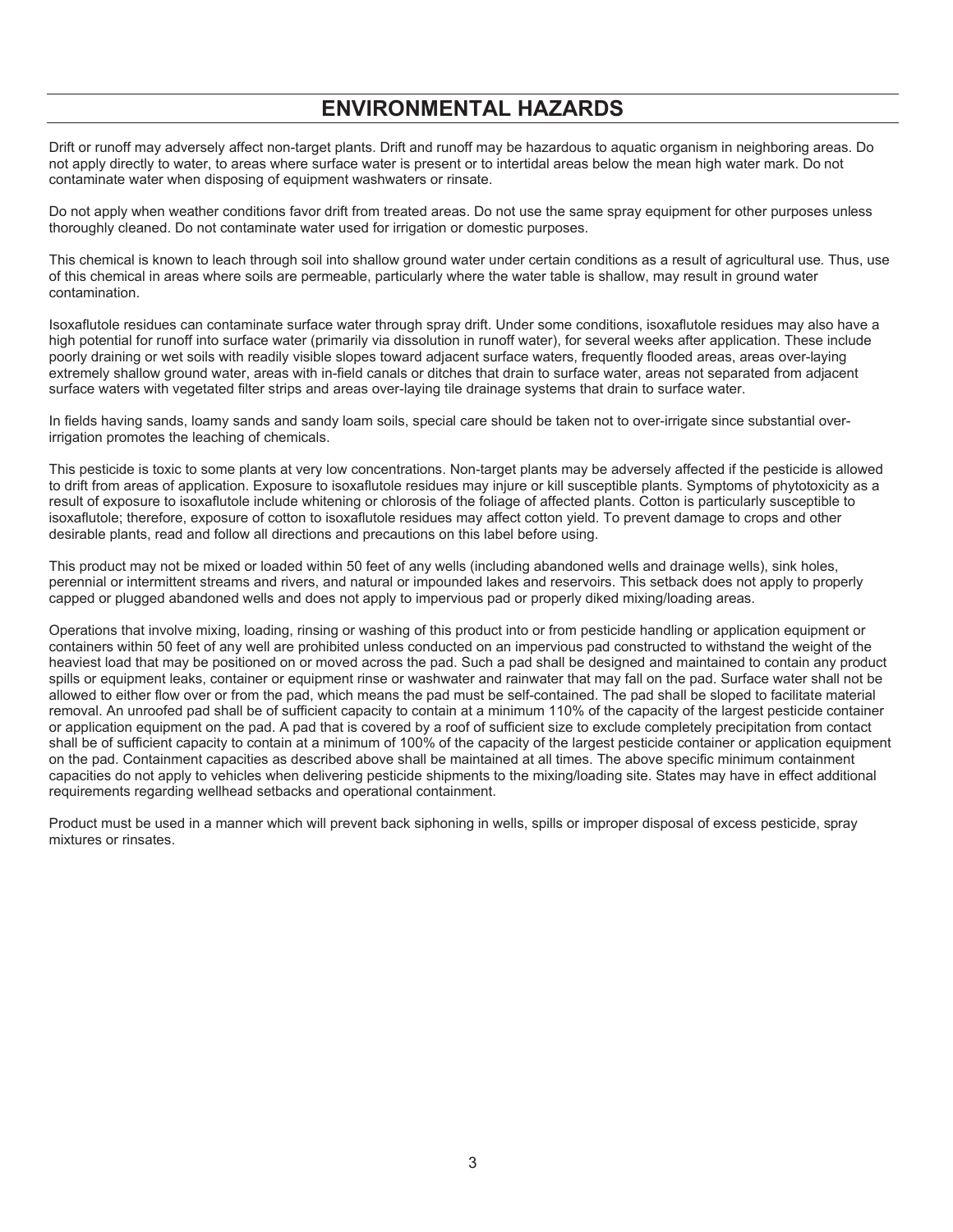# **CONDITIONS OF SALE AND LIMITATIONS OF WARRANTY AND LIABILITY**

Read the entire Directions for Use, Conditions, Disclaimer of Warranties and Limitations of Liability before using this product. If terms are not acceptable, return the unopened product container at once.

By using this product, user or buyer accepts the following Conditions, Disclaimer of Warranties and Limitations of Liability.

**CONDITIONS:** The directions for use of this product are believed to be adequate and must be followed carefully. However, it is impossible to eliminate all risks associated with the use of this product. Crop injury, ineffectiveness or other unintended consequences may result because of such factors as weather conditions, presence of other materials, or the manner of use or application, all of which are beyond the control of BASF. To the extent consistent with applicable law, all such risks shall be assumed by the user or buyer.

**DISCLAIMER OF WARRANTIES:** TO THE EXTENT CONSISTENT WITH APPLICABLE LAW, BASF MAKES NO OTHER WARRANTIES, EXPRESS OR IMPLIED, OF MERCHANTABILITY OR OF FITNESS FOR A PARTICULAR PURPOSE OR OTHERWISE, THAT EXTEND BEYOND THE STATEMENTS MADE ON THIS LABEL. No agent of BASF is authorized to make any warranties beyond those contained herein or to modify the warranties contained herein. TO THE EXTENT CONSISTENT WITH APPLICABLE LAW, BASF DISCLAIMS ANY LIABILITY WHATSOEVER FOR SPECIAL, INCIDENTAL OR CONSEQUENTIAL DAMAGES RESULTING FROM THE USE OR HANDLING OF THIS PRODUCT.

**LIMITATIONS OF LIABILITY:** TO THE EXTENT CONSISTENT WITH APPLICABLE LAW, THE EXCLUSIVE REMEDY OF THE USER OR BUYER FOR ANY AND ALL LOSSES, INJURIES OR DAMAGES RESULTING FROM THE USE OR HANDLING OF THIS PRODUCT, WHETHER IN CONTRACT, WARRANTY, TORT, NEGLIGENCE, STRICT LIABILITY OR OTHERWISE, SHALL NOT EXCEED THE PURCHASE PRICE PAID, OR AT BASF'S ELECTION, THE REPLACEMENT OF PRODUCT.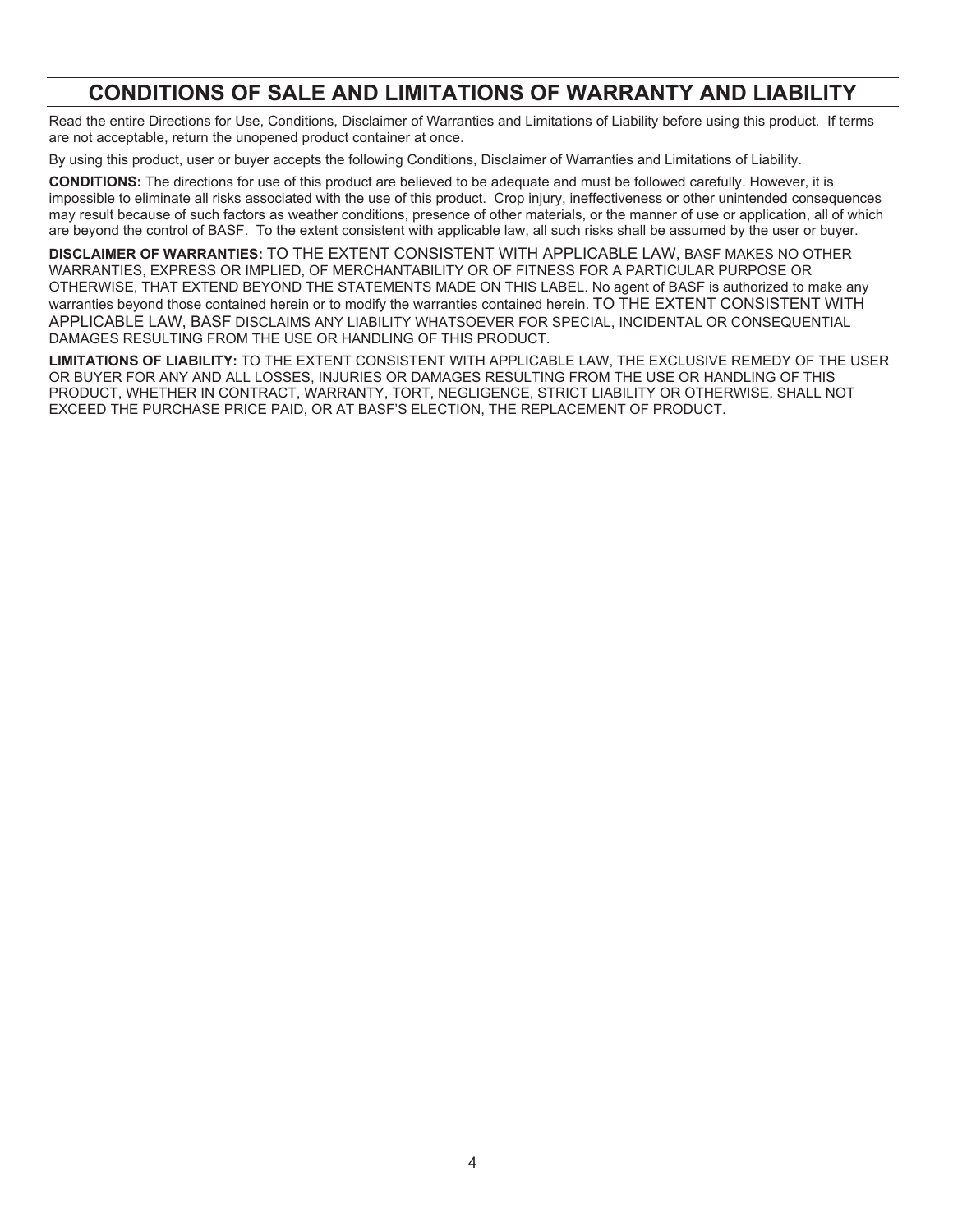# **DIRECTIONS FOR USE**

## **RESTRICTED USE PESTICIDE**

**It is a violation of Federal law to use this product in a manner inconsistent with its labeling. Read the entire label before using this product.** 

Do not apply this product in a way that will contact workers or other persons, either directly or through drift. Only protected handlers may be in the area during application. For any requirements specific to your State or Tribe, consult the agency responsible for pesticide regulation.

**For Important crop safety information, refer to the Use Directions section under the specific crop.** 

**[In Minnesota, this product must only be used in accordance with the Minnesota Product Bulletin. The Minnesota Product Bulletin, which accompanies the sale and packaging of the product, must be in possession of the user at the time of pesticide application.]** 

**[In Wisconsin, this product must only be used in accordance with the Wisconsin Product Bulletin. The Wisconsin Product Bulletin, which accompanies the sale and packaging of the product, must be in possession of the user at the time of pesticide application.]** 

## **AGRICULTURAL USE REQUIREMENTS**

Use this product only in accordance with its labeling and with the Worker Protection Standard, 40 CFR part 170. This Standard contains requirements for the protection of agricultural workers on farms, forests, nurseries, and greenhouses and handlers of agricultural pesticides. It contains requirements for training, decontamination, and emergency assistance. It also contains specific instructions and exceptions pertaining to the statements on this label about personal protective equipment (PPE), notification to workers, and restrictedentry interval. The requirements in this box only apply to uses of this product that are covered by the Worker Protection Standard. Do not enter or allow worker entry into treated areas during the restricted entry interval **(REI) of 12 hours.** 

**PPE required for early entry to treated areas (that is permitted under the Worker Protection Standard and that involves contact with anything that has been treated, such as plants, soil, or water), is:**

- Coveralls over long-sleeved shirt and long pants
- Chemical-resistant gloves made of any waterproof material
- Socks plus chemical resistant footwear
- Protective eye wear

**For use over the top of GT27 or isoxaflutole-resistant soybean. Prior to purchase user must check list of counties at end of label. Do not use in any county not included on the list. Alite 27 Herbicide can only be used on soybeans in the counties listed.** 

## **PRODUCT INFORMATION**

ALITE™ 27 Herbicide:

- is a selective herbicide for control of important broadleaf and grass weeds in GT27 or isoxaflutole-resistant soybeans.
- is formulated as a soluble concentrate (SC) containing 4 pounds of isoxaflutole active ingredient per gallon.
- contains the active ingredient isoxaflutole which is an HPPD inhibitor mode of action that controls weeds by inhibiting enzymes that are essential to the protection of chlorophyll in plant leaves.
- is effective in controlling glyphosate-, triazine-, PPO-, ALS, and auxin- herbicide resistant populations of weed species.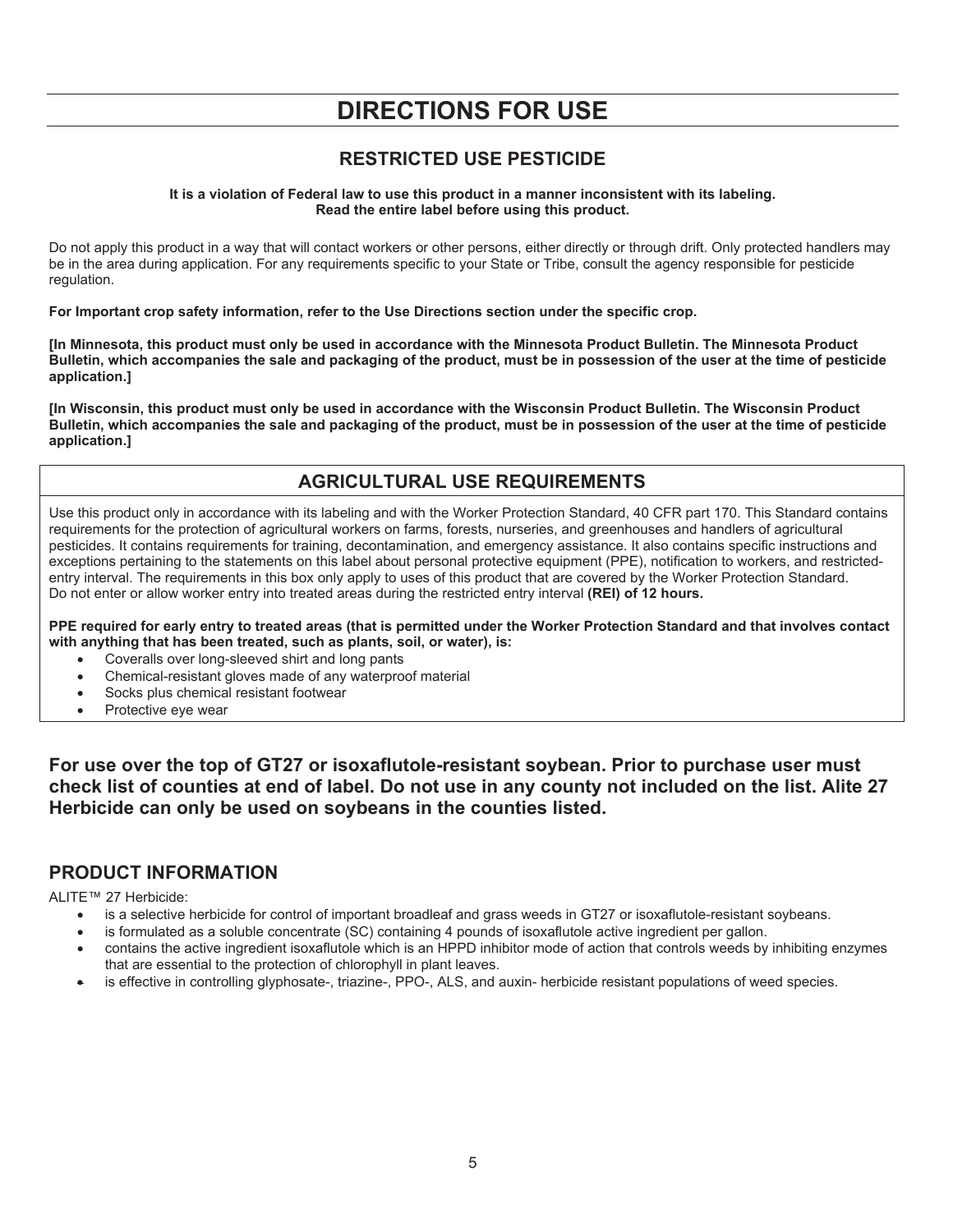## **USE RESTRICTIONS**

- Use on coarse textured soils with a shallow water table  $-$  All Registered Uses:
	- o In the states of AR, CO, GA, KS, KY, LA, MO, MS, NC, OK, TN, TX, VA, and WV: if the water table (i.e, level of saturation) is less than 25 feet below the ground surface or or the depth to the water table is unknown, do not use if all 3 criteria are met. If less than three criteria are met or the water table is greater than 25 feet below the ground surface, there is no restriction against application:
		- The surface soil texture is loamy sand or sand
		- The subsoil texture is loamy sand or sand
		- The average organic matter (in the upper 12 inches) is less than 2% by weight
	- $\circ$  In the states of IN, MI, MT, ND, NE, OH, PA, and SD: if the water table (i.e, level of saturation) is less than 25 feet below the ground surface or or the depth to the water table is unknown, do not use if all 3 criteria are met. If less than three criteria are met or the water table is greater than 25 feet below the ground surface, there is no restriction against application:
		- The surface soil texture is sandy loam, loamy sand or sand
		- The subsoil texture is loamy sand or sand
		- The average organic matter (in the upper 12 inches) is less than 2% by weight
	- Maximum yearly application rate is 3 fluid ounces/acre.
- [In Minnesota, this product must only be used in accordance with the Minnesota Product Bulletin. The Minnesota Product Bulletin, which accompanies the sale and packaging of the product, must be in possession of the user at the time of pesticide application.]
- x [In Wisconsin, this product must only be used in accordance with the Wisconsin Product Bulletin. The Wisconsin Product Bulletin, which accompanies the sale and packaging of the product, must be in possession of the user at the time of pesticide application.]
- Do not apply this product using aerial application equipment.
- Do not apply this product through any type of irrigation system.
- Do not use flood or furrow irrigation to apply, activate or incorporate this product.
- Do not irrigate this product into coarse soils at planting time when soils are saturated.
- To prevent off-site movement of soil containing this product to non-target areas, do not apply ALITE 27 Herbicide to areas receiving less than 15 inches of average annual precipitation unless supplemented to at least the equivalent of 15 inches of annual precipitation with irrigation water.
- Do not use on non GT27 or nonisoxaflutole-resistant crops or crop injury will result.
- Do not apply ALITE 27 Herbicide on coarse textured soils that have organic matter of less than 1.5% and a soil pH greater than 7.5.
- Do not apply more than 3.0 fluid ounces of ALITE 27 Herbicide (0.094 lb) per acre in one year or exceed the maximum labelled rate for any given soil type.
- Do Not apply more than two applications of **ALITE 27 Herbicide per growing year**
- Do not apply tank-mixes of ALITE 27 Herbicide with organophosphate or carbamate insecticides to emerged soybeans. Foliar applications of an organophosphate or carbamate insecticides should not be made within 7 days of an application of ALITE 27 Herbicide or crop injury may result.
- Do not harvest grain within 70 days of application.
- Do not graze or feed treated forage or hay from soybeans to livestock.

## **APPLICATION INSTRUCTIONS**

ALITE™ 27 Herbicide:

- To be applied **only** to GT27 or isoxaflutole-resistant soybeans. Applications to non isoxaflutole-resistant crops will result in crop injury.
- To be used in either conventional, conservation tillage, or no-till crop management systems.
- To be applied either preplant (surface applied or incorporated (less than 2" deep), preemergence or postemergence.
- Provides it's most effective weed control when applied and subsequently moved into the soil by rainfall, sprinkler irrigation or mechanical tillage prior to weed emergence.
- To be applied in tank mixtures with additional herbicides, for effective resistance management.
- To be applied in sequential applications with other herbicides.
- To be applied by ground application only. Aerial application is not permitted.
- To be applied as either a broadcast spray or as a band application.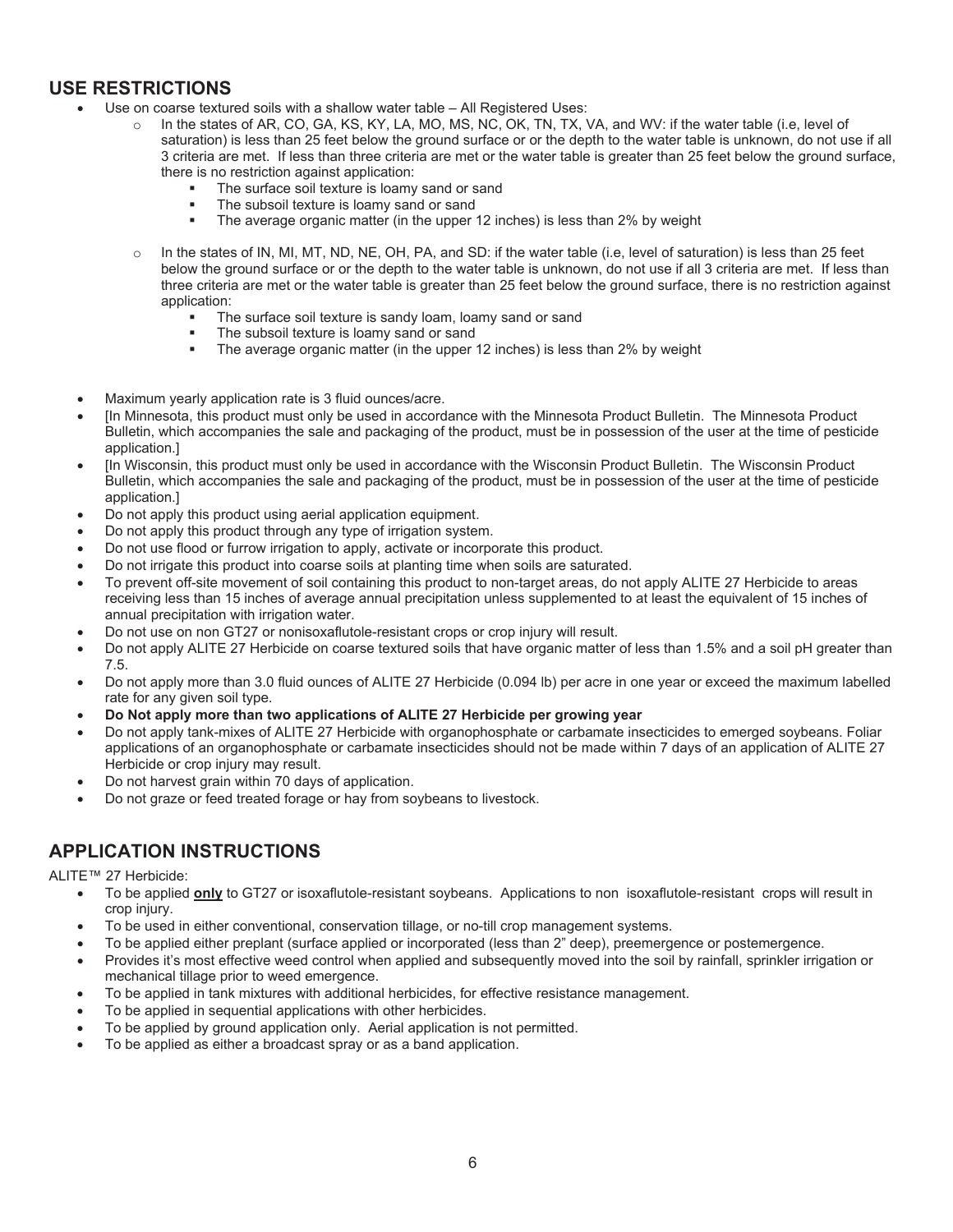## **Ground Application (Banding)**

Banding herbicide application equipment must be carefully calibrated to prevent crop exposure to concentrations of ALITE 27 Herbicide that exceed the labeled rate for the soil type. It is critical to ensure that the calibrated band width equates to actual band width realized in field applications. Bands actually delivered at a width narrower than targeted will concentrate the product and increase the risk for crop response.

Even flat spray tip nozzles and a band width of no less than 12" must be used.

Apply a broadcast equivalent rate and volume per acre. The following equations may be used to make the required calculations:

band width (inches)  $\frac{m}{\text{true}}$  (inches)  $*$  broadcast rate per acre  $=$  banding rate per acre row width (inches)

band width (inches)

 $\frac{m}{m}$  (increasing  $\frac{m}{m}$ )  $\frac{m}{m}$  broadcast spray volume per acre  $\frac{m}{m}$  banding spray volume per acre

## **Ground Application (Broadcast)**

Apply ALITE 27 Herbicide in tank mixtures in a minimum of 10 gallons of spray mixture per acre. Uniform, thorough spray coverage is important to achieve consistent weed control. Keep the spray boom at the lowest possible spray height above the target surface. Refer to nozzle manufacturer's recommendations for proper nozzle, pressure setting, and sprayer speed for optimum product performance and minimal spray drift. Uneven application, sprayers not properly calibrated, or improper incorporation may decrease the level of weed control and/or increase the level of adverse crop response. Maintain constant ground speed while applying product to ensure proper distribution. Do not overlap spray patterns beyond equipment manufactuers recommendations as excessive rates may result in adverse crop responses and potential stand loss. Maintain adequate agitation at all times, including momentary stops.

## **RESISTANCE MANAGEMENT**

**Alite 27 Herbicide** is a **Group 27** herbicide, i.e., an HPPD inhibitor. A given weed population may contain or develop resistance to a herbicide after repeated use. Appropriate resistance management strategies should be followed to mitigate or delay resistance. The following integrated weed management techniques are effective in reducing problems with herbicide resistant weed biotypes. It is best to use multiple practices to manage or delay resistance, as no single strategy is likely to be totally effective.

Contact your local BASF representative, crop advisor or extension agent to find out if suspected resistant weeds to this MOA have been found in your region. If resistant biotypes of target weeds have been reported, use the application rates of this product specified for your local conditions.

To delay herbicide resistance take one or more of the following steps:

- Rotate the use of ALITE 27 Herbicide or other Group 27 herbicides within a growing season sequence or among growing seasons with different herbicide groups that control the same weeds in a field.
- Use tank mixtures with herbicides from a different group if such use is permitted; where information on resistance in target weed species is available, use the less resistance-prone partner at a rate that will control the target weed(s) equally as well as the more resistance-prone partner. Consult your local extension service or certified crop advisor if you are unsure as to which active ingredient is currently less prone to resistance.
- Adopt an integrated weed-management program for herbicide use that includes scouting and uses historical information related to herbicide use and crop rotation, and that considers tillage ( or other mechanical control methods), cultural (e.g., higher crop seeding rates; precision fertilizer application method and timing to favor the crop and not the weeds), biological (weed-competitive crops or varieties) and other management practices.
- Scout after herbicide application to monitor weed populations for early signs of resistance development. Indicators of possible herbicide resistance include: (1) failure to control a weed species normally controlled by the herbicide at the dose applied, especially if control is achieved on adjacent weeds; (2) a spreading patch of non-controlled plants of a particular weed species; (3) surviving plants mixed with controlled individuals of the same species. If resistance is suspected, prevent weed seed production in the affected area by an alternative herbicide from a different group or by a mechanical method such as hoeing or tillage. Prevent movement of resistant weed seeds to other fields by cleaning harvesting and tillage equipment when moving between fields, and planting clean seed.
- If a weed pest population continues to progress after treatment with this product, discontinue use of this product, and switch to another management strategy or herbicide with a different mode of action, if available.
- x Contact your local extension specialist or certified crop advisors for additional pesticide resistance-management and/or integrated weed-management recommendations for specific crops and weed biotypes.
- For further information or to report suspected resistance contact your local BASF representative. You can also contact your pesticide distributor or university extension specialist to report resistance.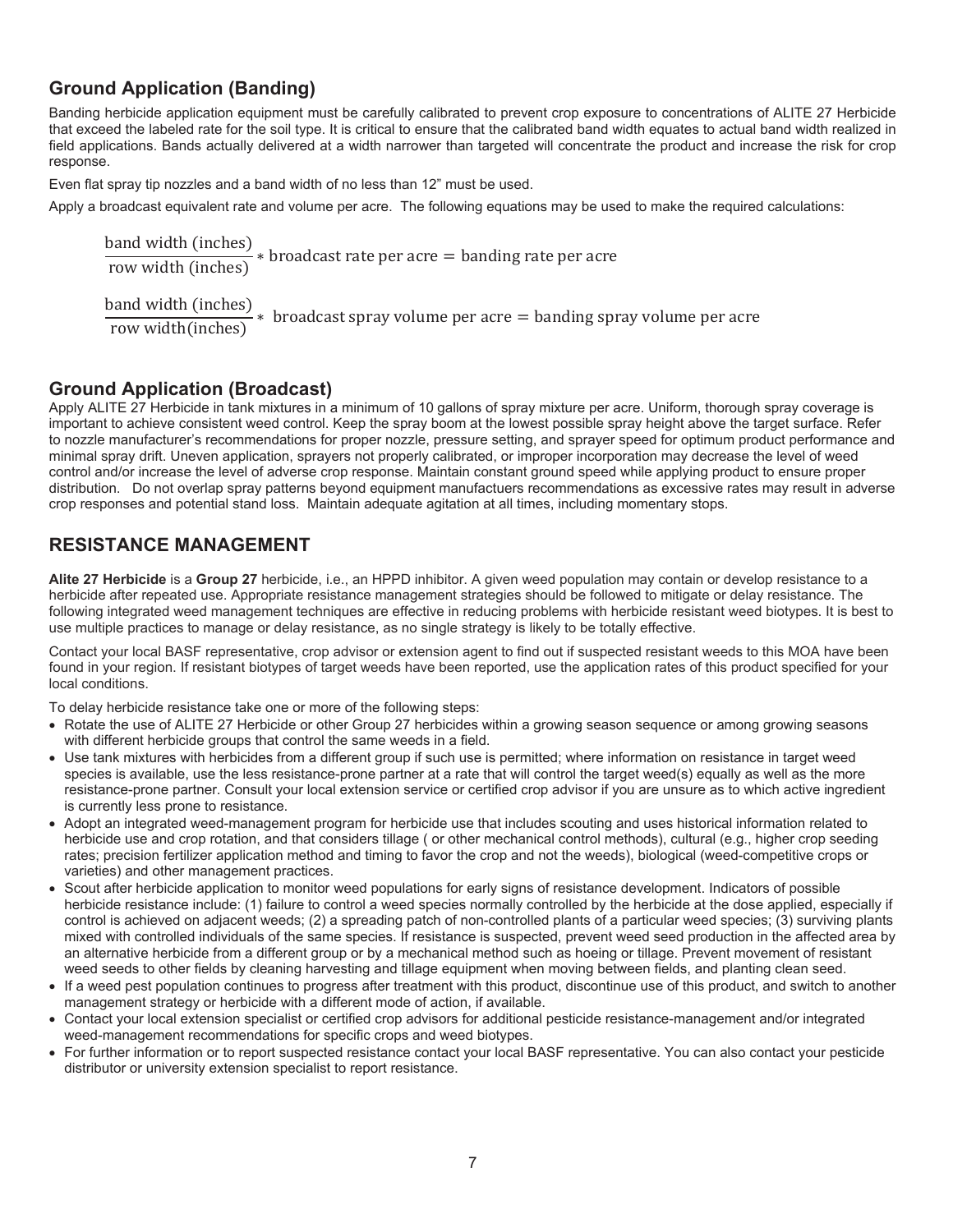## **SPRAY DRIFT MANAGEMENT**

A variety of factors including weather conditions (e.g., wind direction, wind speed, temperature, relative humidity) and method of application can influence pesticide drift. The applicator must evaluate all factors and make appropriate adjustments when applying this product.

#### **Do not aerially apply this product.**

#### **Wind Speed**

Do not apply at wind speeds greater than 10 mph.

#### **Temperature and Humidity**

When making applications in low relative humidity, set up equipment to produce larger droplets to compensate for evaporation. Droplet evaporation is most severe when conditions are both hot and dry.

#### **Temperature Inversions**

Applications should not occur during a local, low level temperature inversion because drift potential is high. Temperature inversions restrict vertical air mixing, which causes small suspended droplets to remain in a concentrated cloud. This cloud can move in unpredictable directions due to the light variable winds common during inversions. Temperature inversions are characterized by increasing temperatures with altitude and are common on nights with limited cloud cover and light to no wind. They begin to form as the sun sets and often continue into the morning. Their presence can be indicated by ground fog; however, if fog is not present, inversions can also be identified by the movement of the smoke from a ground source generator. Smoke that layers and moves laterally in a concentrated cloud (under low wind conditions) indicates an inversion, while smoke that moves upward and rapidly dissipates indicates good vertical air mixing.

## **TANK MIXING INSTRUCTIONS**

Prior to making a tank mixture, compatibility of the tank mix products should first be tested To test for compatibility, use a small container and mix a small amount (0.5 to 1 qt) of spray, combining all ingredients in the same ratio as the anticipated use. If any indications of physical incompatibility develop, do not use this mixture for spraying. Indications of incompatibility usually will appear within 5-15 minutes after mixing. Read and follow all parts of the label of each tankmix product.

#### **Order of Mixing**

The proper mixing procedure for tank mixing ALITE 27 Herbicide with other registered pesticides using as a carrier is as follows:

- 1. Fill the spray tank 1/4 to 1/2 of the required volume of water prior to the addition of ALITE 27 Herbicide.
- 2. Add the proper amount of ALITE 27 Herbicide, then add the remaining amount of the water
- 3. Maintain sufficient agitation to ensure a uniform spray mixture during application.
- 4. When ALITE 27 Herbicide is applied in a tank mixture with other pesticides, add ALITE 27 Herbicide to the spray tank first and ensure it is thoroughly dispersed before adding other pesticides.
- 5. Continue to fill the tank with carrier to the desired volume while agitating. Continue agitation during application to ensure a uniform spray mixture.

#### **Re-Suspending Products In Spray Solution**

Like other suspension concentrates (SCs), ALITE 27 Herbicide will settle if left standing without agitation. If the spray solution is allowed to settle for one hour or more, reagitate the spray solution for a minimum of 10 minutes before application.

#### **Equipment Cleanup Procedures**

To avoid injury or exposure to non-target crops, thoroughly clean all mixing and spray equipment, including pumps, nozzles, lines and screens with a good quality tank cleaner, on an approved rinse pad or on the field site where an approved crop is to be grown. Mix only as much cleaning solution as needed.

- 1. Flush tank, hoses, boom, and nozzles with clean water.
- 2. Use a pressure washer with a high quality commercial spray tank cleaner in water to clean the inside of the spray tank. Take care to wash all parts of the tank, including the inside top surface. If a pressure washer is not available, completely fill the sprayer with the cleaning solution to ensure contact of the cleaning solution with all internal surfaces of the tank and plumbing. Start agitation in the sprayer and thoroughly recirculate the cleaning solution for at least 15 minutes. All visible deposits must be removed from the spraying system.
- 3. Flush hoses, spray lines, and nozzles for at least 1 minute with the cleaning solution.
- 4. Dispose of rinsate from steps 1-3 in an appropriate manner.
- 5. Repeat steps 2-4.
- 6. Remove nozzles, screens, and strainers and clean separately in the cleaning solution after completing the above procedures.
- 7. Rinse the complete spraying system with clean water.
- 8. Cleanup should be conducted on an approved rinse pad or the field site where an approved crop is to be grown.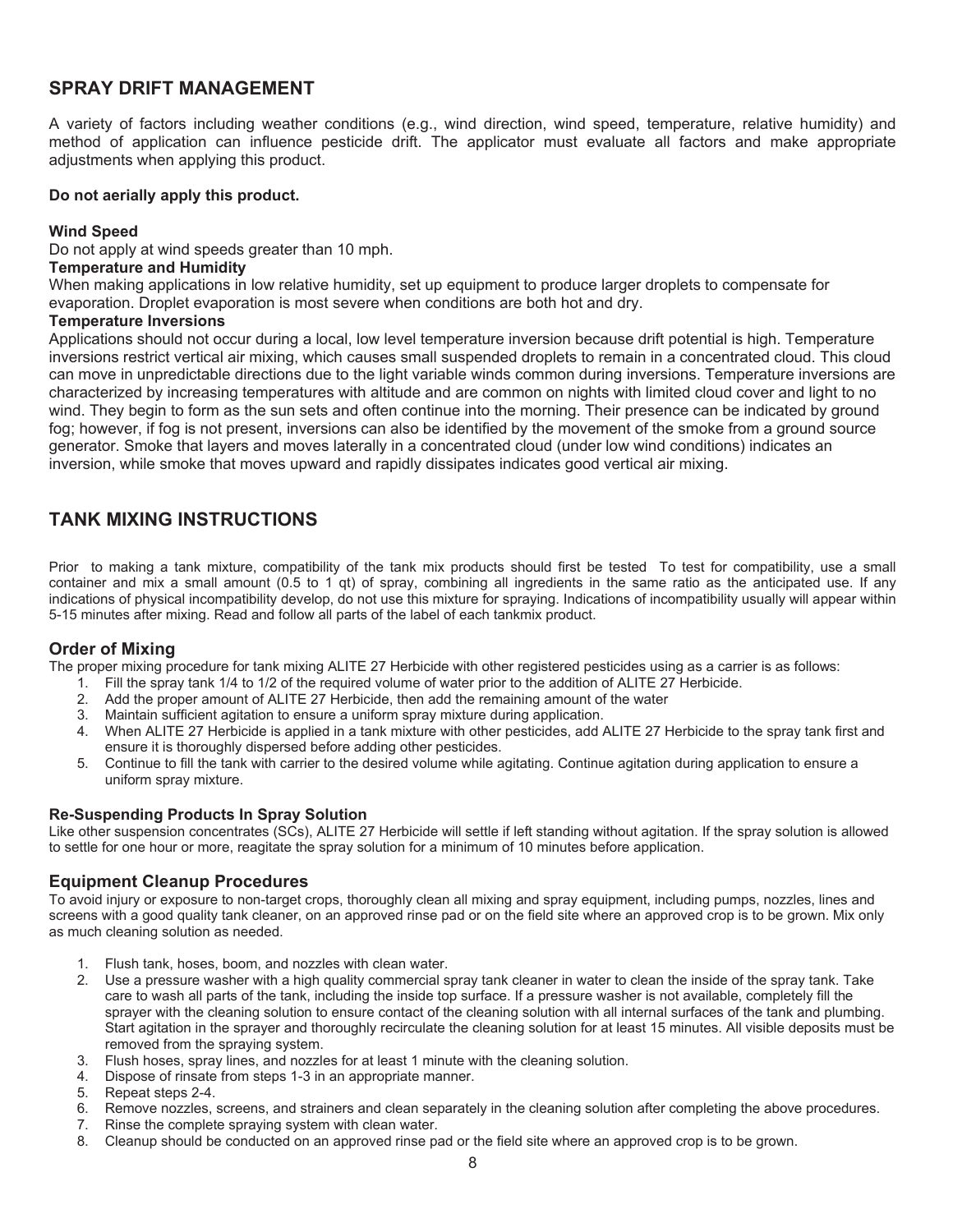## **ROTATIONAL CROPS**

Rotational crops vary in their crop response to low concentrations of ALITE 27 Herbicide remaining in the soil. The amount of ALITE 27 Herbicide that may be present in the soil depends on soil moisture, soil temp, application rate, elapsed time since application and other environmental factors. When ALITE 27 Herbicide is used in combination with other products; always follow the most restrictive rotational crop requirements. The following rotational crops may be planted after applying ALITE 27 Herbicide:

| Crop                                                                                                                                      | <b>Registered states</b>         | <b>Rotational</b><br>Interval (months) | <b>Minimum Precipitation</b><br>Requirement <sup>1</sup>                       |
|-------------------------------------------------------------------------------------------------------------------------------------------|----------------------------------|----------------------------------------|--------------------------------------------------------------------------------|
| Corn (Field), GT27 Soybeans,<br>isoxaflutole-resistant soybeans                                                                           | All                              | 0                                      |                                                                                |
| Wheat, Triticale,<br>Cereal rye                                                                                                           | All                              | 4                                      |                                                                                |
| Soybeans (all non isoxaflutole-<br>resistant soybeans), Barley,<br>Sweet corn, Popcorn, Potato,<br>Grain Sorghum, Oats, Rye,<br>Sunflower | All                              | 6                                      | None                                                                           |
| Alfalfa, Cotton, Rice                                                                                                                     | All                              |                                        |                                                                                |
| Sugar beets                                                                                                                               | East of the<br>Mississippi River | 10                                     |                                                                                |
| Peanut                                                                                                                                    | All                              | 11                                     | 15 inches of cumulative                                                        |
| Tobacco                                                                                                                                   | All                              | 12                                     | precipitation from application to<br>planting of rotational crop. <sup>2</sup> |
| Sugar beets                                                                                                                               | West of the<br>Mississippi River | 18                                     |                                                                                |
| All other crops $3$                                                                                                                       | All                              |                                        |                                                                                |
| <sup>1</sup> The amount of cumulative precipitation required before planting a rotational crop is in addition to the required             |                                  |                                        |                                                                                |

1 The amount of cumulative precipitation required before planting a rotational crop is in addition to the required rotational interval given in months.<br><sup>2</sup> Furrow or Flood irrigation not to be included in total. No more than 7 inches of overhead irrigation included in total.

3. All other crops may be seeded only after the completion of a successful bioassay after a ALITE 27 Herbicide application. Refer to the "Field/Small Scale Bioassay" section.

**In the event of crop failure:** If the GT27 or isoxaflutole-resistant soybean crop treated with ALITE 27 Herbicide is lost, only field corn, corn grown for silage or GT27 soybeans or isoxaflutole-resistant soybeans may be replanted immediately. Do not make an additional application of ALITE 27 Herbicide.

## **Cover Crops**

Use of cover crops as a means of soil improvement, erosion control, weed and/or insect suppression , etc., following harvest in the fall is increasing. Planting cover crops in fields treated with ALITE 27 Herbicide is allowed as long as these cover crops are not grazed by livestock nor harvested for food. Cover crops are to be tilled under or chemically controlled with burndown herbicides in the spring. Many cover crops can be planted within 90-120 days after application of ALITE 27 Herbicide. However, all potential cover crops have not been evaluated for tolerance to ALITE 27 Herbicide and significant injury may occur. Prior to seeding a cover crop, complete a successful field/ home bioassay to provide an indication of the level of tolerance to the prior ALITE 27 Herbicide application. Refer to the "Field/Small Scale Bioassay" section. If used in tank mixtures with other herbicides, always follow the most restrictive label.

## **Field/Small Scale Bioassay**

A field/ small scale bioassay must be completed before rotating to a cover crop other than those specified in the "Rotational Crop Restrictions" section of this label. To conduct an effective **field bioassay**, grow strips of the crop(s) you intend to grow the following season in a field previously treated with ALITE 27 Herbicide. The test strip should be placed in a controlled area and should include low areas and knolls, and include variations in soil such as type and pH. Crop response to the bioassay will determine if the crop(s) grown in the test strips can be grown safely in the areas previously treated with ALITE 27 Herbicide.

For an effective **small scale bioassay**, collect uniform samples of all soil types from the ALITE 27 Herbicide- treated field (see example above for types of soil in the sample) and place the soil into a sturdy container. Plant the desired cover crop into the soil, apply water and place the container in a warm, sunny area to allow germination and growth of the crop. Monitor growth of the cover crop over a three to four week period. If the cover crop emerges and grows normally, the risk to establish and grow the cover crop in the ALITE 27 Herbicide-treated field should be tolerable.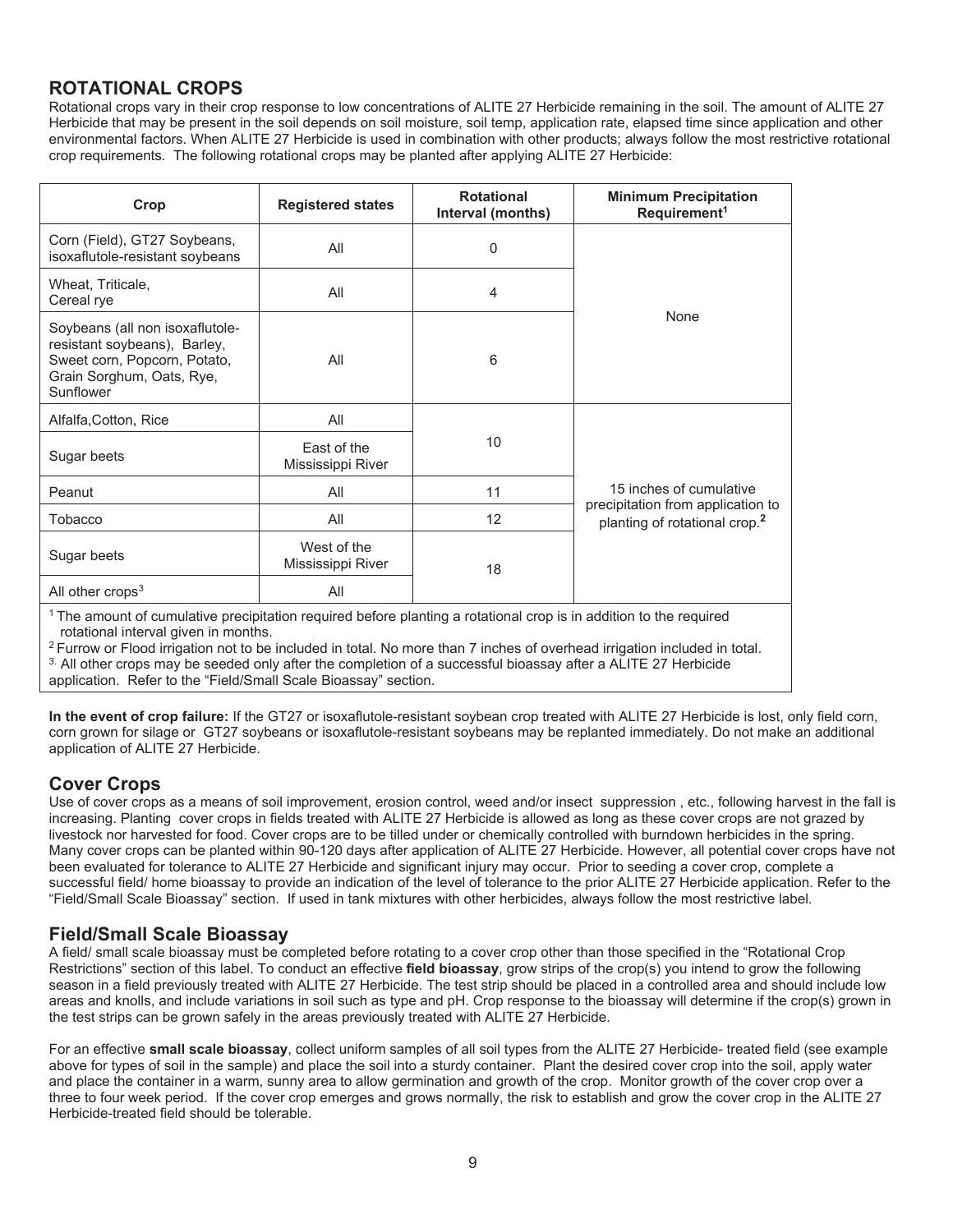## **WEEDS CONTROLLED Preplant (Surface/Incorporate), Preemergence**

ALITE 27 Herbicide applied preplant surface/incorporated or preemergence will provide residual control or supression (partial control) of the weeds listed below. ALITE 27 Herbicide is recommended to always be tankmixed with other herbicides or applied sequentially with other herbicides to control additional weeds, and provide proper weed resistance management (refer to the TANK MIX INSTRUCTIONS section of this label). Always refer to the tank mix partner labels for specific use rates and additional instructions.

#### **WEEDS CONTROLLED- PREPLANT SURFACE/INCORPORATE AND PREEMERGENCE APPLICATIONS**

| BROADLEAF WEEDS CONTROLLED <sup>1</sup> |                                           |                       |                                      |                            |                                  |                                |                 |                                 |                            |
|-----------------------------------------|-------------------------------------------|-----------------------|--------------------------------------|----------------------------|----------------------------------|--------------------------------|-----------------|---------------------------------|----------------------------|
|                                         |                                           |                       | <b>ALITE 27 Herbicide Plus:</b>      |                            |                                  |                                |                 | <b>ALITE 27 Herbicide Plus:</b> |                            |
| Weeds<br>(Common Names)                 | ALITE <sub>27</sub><br>Herbicide<br>Alone | Metribuzin            | <b>PPO</b><br>Herbicide <sup>2</sup> | Acetamide<br>Herbicide $3$ | Weeds<br>(Common Names)          | ALITE 27<br>Herbicide<br>Alone | Metribuzin      | <b>PPO</b><br>Herbicide $2$     | Acetamide<br>Herbicide $3$ |
| Amaranth, Palmer <sup>5</sup>           | C                                         | C                     | C                                    | C                          | Pennycress, field                | C                              | С               | С                               | С                          |
| Anoda, spurred                          |                                           | C                     | PC                                   |                            | Pepperweed, Virginia             | C                              | C               | C                               | C                          |
| Beggarweed, Florida                     |                                           | $\overline{C}$        | $\overline{PC}$                      | PC                         | Pigweed, prostrate               | $\overline{\mathrm{c}}$        | C               | C                               | $\overline{\mathrm{c}}$    |
| <b>Buffalobur</b>                       | C                                         | C                     | C                                    | C                          | Pigweed, red root                | C                              | C               | C                               | $\overline{\text{c}}$      |
| <b>Burcucumber</b>                      | PC                                        | PC                    | $\overline{PC}$                      | PC                         | Pigweed, smooth                  | $\mathsf{C}$                   | $\mathsf{C}$    | $\mathsf{C}$                    | C                          |
| Buttercup, small flower                 | C                                         | $\mathsf{C}$          | $\overline{C}$                       | C                          | Plantain, broadleaf <sup>4</sup> | PC                             | PC              | PC                              | PC                         |
| Carpetweed                              |                                           | C                     | $\overline{PC}$                      | $\mathsf{C}$               | Poinsetta, wild                  |                                |                 | C                               |                            |
| Chamomile spp.                          | C                                         | C                     | C                                    | C                          | Purslane, common                 | $\mathsf{C}$                   | C               | C                               | C                          |
| Chickweed, common                       | $\overline{\text{c}}$                     | $\overline{\text{c}}$ | $\overline{c}$                       | $\overline{\mathrm{c}}$    | Pusley, Florida                  |                                | $\mathsf{C}$    | PC                              | C                          |
| Cocklebur, common <sup>4</sup>          |                                           | $\overline{PC}$       | PC                                   |                            | Radish, wild                     | C                              | C               | C                               | С                          |
| Copperleaf,<br>hophornbeam              | $\mathsf{C}$                              | C                     | $\mathsf{C}$                         | C                          | Ragweed, common                  | C                              | C               | C                               | C                          |
| Croton, tropic                          |                                           |                       | $\overline{PC}$                      |                            | Ragweed, giant <sup>4</sup>      | $\overline{PC}$                | $\overline{PC}$ | PC                              | PC                         |
| Dandelion (seedling)                    | $\overline{C}$                            | $\overline{C}$        | $\mathsf C$                          | C                          | Sesbania, hemp                   |                                | C               | PC                              |                            |
| Deadnettle, purple                      | C                                         | C                     | C                                    | C                          | Shepherds-purse                  | C                              | C               | C                               | C                          |
| Eclipta                                 |                                           |                       | $\overline{C}$                       |                            | Sicklepod                        |                                | C               |                                 |                            |
| Galinsoga                               | $\overline{C}$                            | $\overline{C}$        | $\overline{C}$                       | $\overline{C}$             | Sida, prickly<br>(Teaweed)       |                                | C               | PC                              | PC                         |
| Henbit                                  | PC                                        | PC                    | PC                                   | $\overline{PC}$            | Smartweed.<br>ladysthumb         |                                | $\mathsf{C}$    | PC                              |                            |
| Jimsonweed                              | C                                         | C                     | C                                    | $\mathsf{C}$               | Smartweed.<br>Pennsylvania       | $\mathsf{C}$                   | C               | C                               | C                          |
| Kochia                                  | C                                         | $\mathsf C$           | $\mathsf C$                          | С                          | Speedwell, corn                  | PC                             | PC              | PC                              | PC                         |
| Lambsquarters,<br>common                | $\mathsf{C}$                              | $\mathsf{C}$          | $\mathsf{C}$                         | $\overline{C}$             | Spurge, toothed                  | $\mathcal{C}$                  | C               | $\mathsf{C}$                    | C                          |
| Mallow, Venice                          | C                                         | C                     | C                                    | C                          | Starbur, bristly                 |                                | C               | PC                              |                            |
| Marestail (Horseweed)                   | $\mathsf C$                               | C                     | $\mathsf C$                          | $\overline{\text{c}}$      | Sunflower, wild <sup>4</sup>     |                                | C               |                                 |                            |
| Medic, black                            | PC                                        | PC                    | $\overline{PC}$                      | $\overline{PC}$            | Thistle, Russian                 | C                              | C               | C                               | C                          |
| Morningglory, spp. <sup>4</sup>         |                                           |                       | PC                                   |                            | Velvetleaf                       | $\mathsf{C}$                   | $\mathsf{C}$    | C                               | C                          |
| Mustard, wild                           | C                                         | C                     | C                                    | С                          | Violet, field <sup>4</sup>       | $\overline{PC}$                | PC              | PC                              | PC                         |
| Nightshade, black                       | $\overline{C}$                            | $\overline{C}$        | $\overline{C}$                       | $\overline{\text{c}}$      | Waterhemp, common <sup>5</sup>   | $\overline{C}$                 | $\mathsf C$     | C                               | $\overline{C}$             |
| Nightshade, eastern<br>black            | C                                         | $\mathsf{C}$          | $\mathsf{C}$                         | C                          | Waterhemp, tall <sup>5</sup>     | C                              | C               | C                               | $\mathsf{C}$               |
| Nightshade, hairy                       |                                           |                       | PC                                   | PC                         |                                  |                                |                 |                                 |                            |

 $1$  C = Control, PC = Partial control. Partially controlled weeds will be stunted in growth and/or be reduced in number as compared to non-treated areas;

performance may not be commercially acceptable. The degree of weed control will vary with weed size, density, spray coverage, and/or growing conditions. 2 2 PPO herbicides such as fomasafen-, flumioxazin-, or sulfentrazone-containing products.

3 Acetamide herbicides such as alachlor-, acetochlor-, dimethenamide-, metolachlor- or pyroxasulfone-containing products.

4 These weeds may require a postemergence application of an appropriate postemergence herbicide for improved control.

<sup>5</sup> These weeds may require a postemergence application of an appropriate postemergence herbicide for control of late-emerging weeds.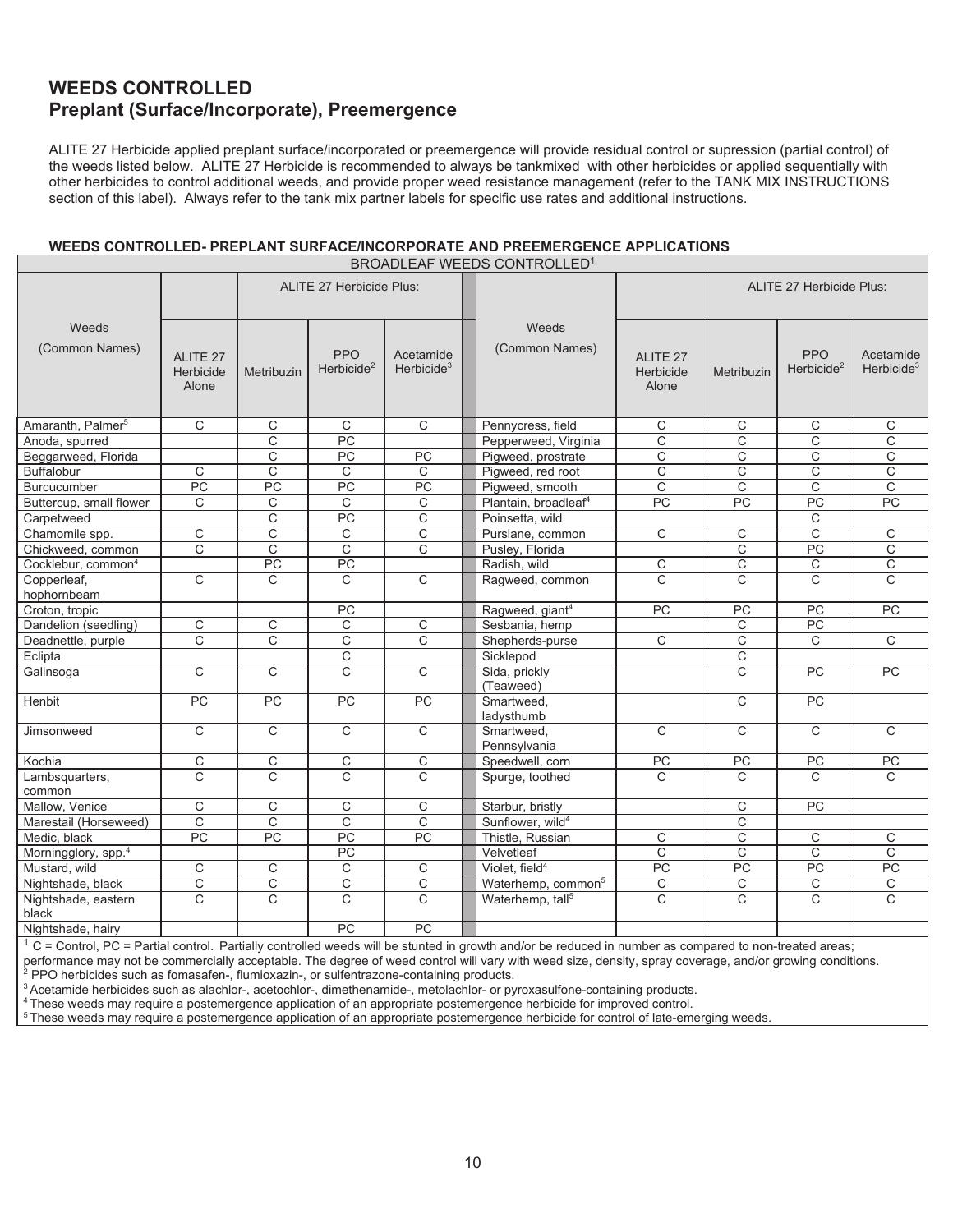#### Weeds (Common Names) ALITE 27 Herbicide Plus: Weed (Common Names) ALITE 27 Herbicide Plus: ALITE 27 Herbicide Alone Metribuzin PPO  $\begin{array}{c|c}\n\text{PPO} & \text{Acctamide} \\
\text{Herbicide}^2 & \text{Herbicide}^3\n\end{array}$ Herbicide<sup>3</sup> ALITE 27 Herbicide Alone Metribuzin PPO  $\begin{array}{c|c}\n\text{PPO} & \text{Acetamide} \\
\text{Herbicide}^2 & \text{Herbicide}^3\n\end{array}$ Herbicide<sup>3</sup> Barnyardgrass | C | C | C | C ||Goosegrass | C | C | C | C Bluegrass, annual PC C PC PC Johnsongrass, seedling  $C$  |  $C$  |  $C$  |  $C$ Crabgrass, large C C C C Millet, wild proso<sup>4</sup><br>Crabgrass, smooth C C C C Nutsedge, vellow  $\begin{array}{c|c|c|c|c|c|c|c|c} \hline \multicolumn{3}{c|c|c|c} \multicolumn{3}{c|c|c} \multicolumn{3}{c|c|c} \multicolumn{3}{c|c|c} \multicolumn{3}{c|c|c} \multicolumn{3}{c|c|c} \multicolumn{3}{c|c|c} \multicolumn{3}{c|c|c} \multicolumn{3}{c|c|c} \multicolumn{3}{c|c|c} \multicolumn{3}{c|c|c} \multicolumn{3}{c|c|c} \multicolumn{3}{c|c|c} \multicolumn{3}{c|c|c} \multicolumn{3}{c|c$ Crabgrass, smooth C C C C C Nutsedge, yellow PC PC PC Crowfootgrass C PC Panicum, fall C C C C Cupgrass, woolly<sup>4</sup><br>Foxtail, bristly C C C C Panicum, Texas C C C C C<br>C C C C Rice, red PC C C C Foxtail, bristly | C | C | C | C | Rice, red | | PC | C Foxtail, giant C C C C C Sandbur, field<sup>4</sup> PC PC PC PC PC PC Foxtail, green C C C C C Shattercane<sup>4</sup> PC PC PC PC PC Foxtail, robust purple C C C C G Signalgrass, broadleaf4  $C \quad | \quad C \quad | \quad C \quad | \quad C$ Foxtail, robust white C C C C C Sprangletop, red PC Foxtail, yellow4 | C | C | C | C ||Witchgrass | | | | | | C 1

#### **WEEDS CONTROLLED- PREPLANT SURFACE/INCORPORATE AND PREEMERGENCE APPLICATIONS**

GRASS/SEDGES CONTROLLED1

C= Control, PC=Partial control. Partially controlled weeds will be stunted in growth and/or be reduced in number as compared to non-treated areas;

performance may not be commercially acceptable. The degree of weed control will vary with weed size, density, spray coverage, and/or growing conditions. <sup>2</sup> PPO herbicides such as fomasafen, flumioxazin, or sulfentrazone-containing products.

<sup>3</sup> Acetamide herbicides such as alachlor, acetochlor, dimethenamide, metolachlor or pyroxasulfone-containg products.

4 These weeds may require the addition of a pre-emergence grass herbicide tank-mix partner or an appropriate post-emergence herbicide application for control of late season escapes*.*

## **Preplant Burndown, Postemergence**

ALITE 27 Herbicide applied preplant burndown/postemergence controls or suppresses many small grass and broadleaf weeds as shown below as well as offering residual activity of those weeds listed in the WEEDS CONTROLLED-PREPLANT SURFACE/INCORPORATE AND PREEMERGENCE APPLICATIONS tables above. Tankmixtures of ALITE 27 Herbicide with additional herbicides are always recommended to broaden the spectrum of grass and broadleaf weeds controlled (refer to the TANK MIXTURE section of this label for a listing of potential for a listing of possible). To control weeds which have already emerged, tank mix ALITE 27 Herbicide with other herbicides labeled for postemergence control of the target weeds. Always refer to the tank mix partner labels for specific use rates, application timings and additional instructions.

| BROADLEAVES/GRASSES CONTROLLED <sup>1</sup> |           |                                |  |                           |           |                                |
|---------------------------------------------|-----------|--------------------------------|--|---------------------------|-----------|--------------------------------|
| Weeds                                       |           | Alite 27 Herbicide Alone       |  | Weeds                     |           | Alite 27 Herbicide Alone       |
| (Common names)                              | 2 oz      | 3 oz                           |  | (Common Names)            | 2 oz      | 3 oz                           |
|                                             |           | Apply to Weeds 1-3 Inches Tall |  |                           |           | Apply to Weeds 1-3 Inches Tall |
| Amaranth, Palmer                            | <b>PC</b> |                                |  | Nightshade, black         | С         |                                |
| Barnyardgrass                               | PC        | C                              |  | Nightshade, eastern black | <b>PC</b> | C                              |
| Bermudagrass                                | C         | C                              |  | Oat, wild                 | PC        | PC                             |
| Buckwheat, wild                             | PC        | PC                             |  | Panicum, fall             | PC        | С                              |
| Carpetweed                                  | PC        | C                              |  | Pennycress, field         | C         | C                              |
| Chickweed, common                           | C         | С                              |  | Pigweed, prostrate        | C         | C                              |
| Cocklebur, common                           | C         | C                              |  | Pigweed, red root         | C         | C                              |
| Crabgrass, large                            | PC        | C                              |  | Pigweed, smooth           | PC        | PC                             |
| Cudweed, low                                | C         | C                              |  | Pigweed, tumble           | C         | C                              |
| Dandelion (seedling)                        | C         | C                              |  | Plantain, broadleaf       | C         | C                              |
| Deadnettle, purple                          | C         | C                              |  | Purslane, common          | C         | C                              |
| Foxtail, bristly                            | PC        | <b>PC</b>                      |  | Ragweed, common           | C         | C                              |
| Foxtail, giant                              | PC        | <b>PC</b>                      |  | Ragweed, giant            | PC        | C                              |
| Foxtail, green                              | PC        | <b>PC</b>                      |  | Sandbur, field            | <b>PC</b> | C                              |
| Foxtail, robust purple                      | PC        | PC                             |  | Scouringrush              | PC        | C                              |
| Foxtail, yellow                             | PC        | PC                             |  | Shattercane               | PC        | C                              |
| Galinsoga                                   | C         | C                              |  | Shepherd's-purse          | C         | C                              |
| Goosegrass                                  | PC        | C                              |  | Sicklepod                 |           | PC                             |
| Henbit                                      | C         | C                              |  | Sida, prickly             | PC        | C                              |
| Jimsonweed                                  | PC        | C                              |  | Signalgrass, broadleaf    |           | PC                             |
| Johnsongrass (seedling)                     | PC        | <b>PC</b>                      |  | Smartweed, ladysthumb     | <b>PC</b> | <b>PC</b>                      |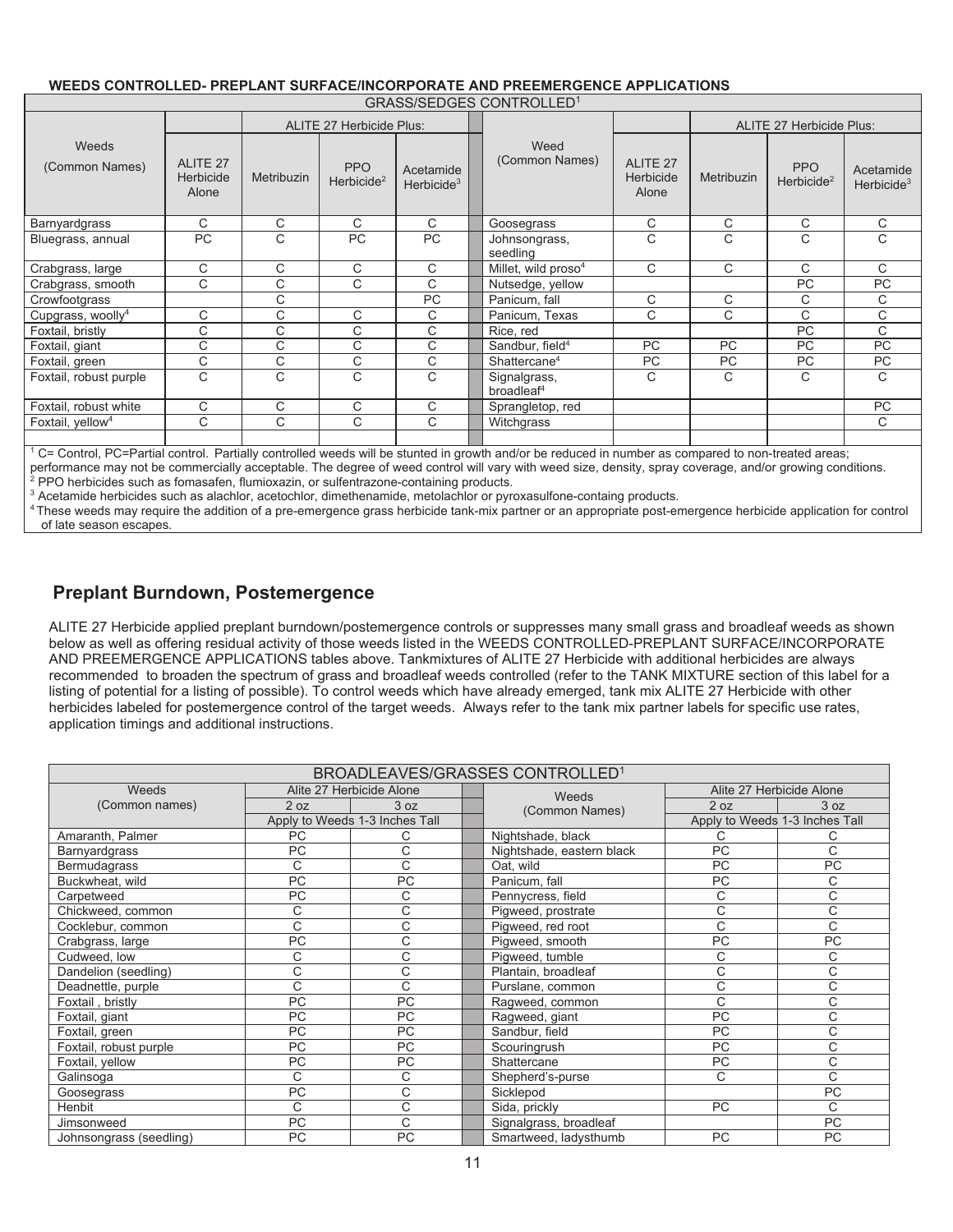| Lambsquarters, common                                                                                                                                                                                                                                                                               |    |     |                          | Smartweed, pale       |    | PC        |
|-----------------------------------------------------------------------------------------------------------------------------------------------------------------------------------------------------------------------------------------------------------------------------------------------------|----|-----|--------------------------|-----------------------|----|-----------|
| Lettuce, prickly                                                                                                                                                                                                                                                                                    |    |     | Sowthistle, annual       |                       |    |           |
| Mallow, Venice                                                                                                                                                                                                                                                                                      | PC |     |                          | Sowthistle, perennial |    |           |
| Marestail (Horseweed)                                                                                                                                                                                                                                                                               |    |     |                          | Starbur, bristly      |    | <b>PC</b> |
| Medic, black                                                                                                                                                                                                                                                                                        | PC |     |                          | Velvetleaf            |    |           |
| Millet, wild proso                                                                                                                                                                                                                                                                                  | PC | PC. |                          | Waterhemp, common     | PC |           |
| Morningglory, entireleaf                                                                                                                                                                                                                                                                            |    | PC  | PC.<br>Waterhemp, tall   |                       |    |           |
| Morningglory, ivyleaf                                                                                                                                                                                                                                                                               |    | PC  | PC.<br>Witchgrass<br>PC. |                       |    |           |
| Morningglory, pitted<br>PC                                                                                                                                                                                                                                                                          |    |     |                          |                       |    |           |
| $1$ C= Control, PC=Partial control. Partially controlled weeds will be stunted in growth and/or be reduced in number as compared to non-treated areas;                                                                                                                                              |    |     |                          |                       |    |           |
| performance may not be commercially acceptable. The degree of weed control will vary with weed size, density, spray coverage, and/or growing<br>conditions. Increasing the rate of ALITE 27 Herbicide not only improves control of certain target weeds but also improves the residual weed control |    |     |                          |                       |    |           |

activity.

Alite 27 should always be tank mixed with additional effective mode-of-action herbicides to achieve broadspectrum weed control and to be used as part of a sustainable Integrated weed management program.

ALITE 27 Herbicide treatments are most effective in controlling weeds when adequate rainfall is received within 14 days after application. If cultivation is necessary because of soil crusting, soil compaction, or weed germination before rain occurs, use shallow tillage such as rotary hoe to lightly incorporate ALITE 27 Herbicide. Make certain soybean seeds are below the tilled area. If treated soil is moved during tillage practices in such a way that the herbicide barrier is no longer intact, weeds may emerge from areas where treated soil has been removed. Do not incorporate with a drag harrow after planting.

- **Planting depth:** GT27 or isoxaflutole-resistant soybean seed should be planted a minimum of 1 inch deep and must be completely covered with soil and furrow closed to reduce the risk of crop injury or stand loss.
- x **Effect of variable soils on use rate:** The proper use rate of ALITE 27 Herbicide is affected by several soil factors, including soil texture, organic matter, and soil pH. Soils which contain variations in one or more of these factors in a given area are termed variable soils and may be more likely to incur localized soybean injury symptoms from an application of ALITE 27 Herbicide. Characteristics of localized soil variants that are more likely to incur injury are a more coarse soil texture, a lower organic matter and/or a higher pH (alkaline/calcareous soil) than other areas of the same field and include, among others, clay knolls, eroded hill sides, and terracing with scraped exposed subsoil and soils with iron deficiency chlorosis. The user is responsible for selecting the rate of ALITE 27 Herbicide that is appropriate for all soils in the area of application.
- x **Effect of adverse weather**: Following an application of ALITE 27 Herbicide, extended periods of cool/cold, wet conditions (cool/cold daytime/nighttime temperatures, saturated soil conditions, recurring rainfall events, etc.) during soybean seed germination and/or early crop development period may result in temporary crop injury. Injury symptoms may appear as leaf tissue chlorosis and/or crop stunting. Soybean plants usually recover from this injury without affecting yield.
- **Carryover**: Carryover from Command<sup>®</sup> herbicide (clomazone active ingredient) use can increase the potential for adverse crop response.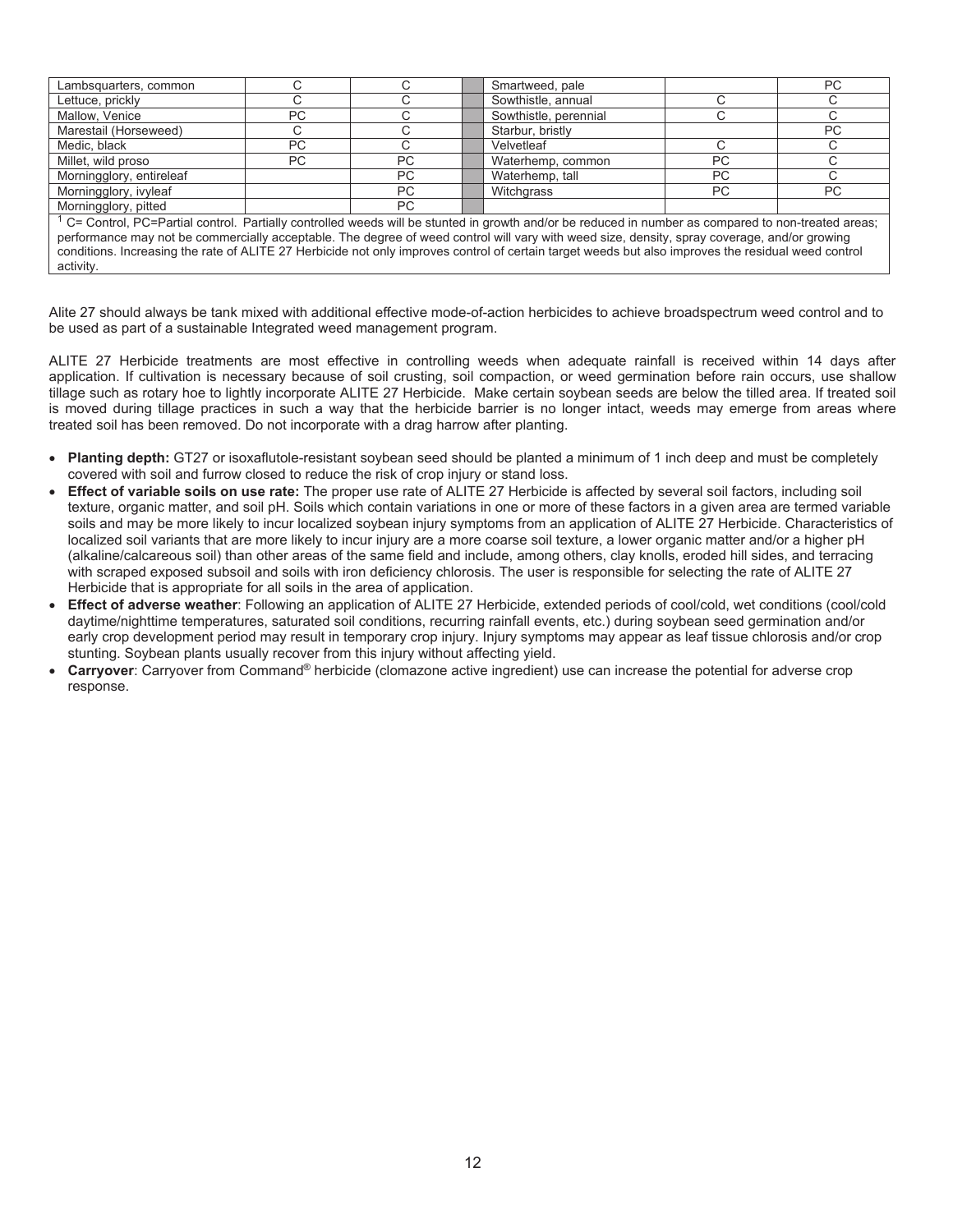## **APPLICATION RATE**

|                                                                                                   | Rate of ALITE 27 Herbicide per Acre <sup>1, 2, 3</sup> |                                       |                                       |                                           |                                                             |                |
|---------------------------------------------------------------------------------------------------|--------------------------------------------------------|---------------------------------------|---------------------------------------|-------------------------------------------|-------------------------------------------------------------|----------------|
|                                                                                                   |                                                        |                                       |                                       | Soil Texture                              |                                                             |                |
| Application                                                                                       | Coarse Soils                                           |                                       |                                       | Medium Soils                              | <b>Fine Soils</b>                                           |                |
| Timing                                                                                            | Sand, Loamy sand, Sandy loam                           |                                       |                                       | Loam, Silt Ioam, Silt,<br>Sandy clay loam | Silty clay loam, Clay loam, Sandy<br>clay, Silty clay, Clay |                |
|                                                                                                   | $< 1.5\%$ O.M. <sup>4</sup>                            | $> 1.5\%$ O.M.                        | $< 1.5\%$ O.M.                        | $>1.5\%$ O.M.                             | $< 1.5\%$ O.M.                                              | $> 1.5\%$ O.M. |
| Early Preplant (Surface<br>Applied or Incorporated)<br>8 to 21 days prior to<br>planting          | 2.0<br>fluid ounces                                    | $2.0 \text{ to } 2.5$<br>fluid ounces |                                       |                                           | $2.0 \text{ to } 3.0$<br>fluid ounces                       |                |
| Preplant (Surface<br>Applied or Incorporated)<br>0 to 7 days prior to<br>planting or preemergence | 1.5<br>fluid ounces                                    | 1.5 to $2.0$<br>fluid ounces          | $2.0 \text{ to } 2.5$<br>fluid ounces |                                           | $2.0 \text{ to } 3.0$<br>fluid ounces                       |                |
| Postemergence<br>Emergence up to but not<br>including first bloom<br>soybean growth stage         | 1.5 to $2.0$<br>fluid ounces                           |                                       | $2.0 \text{ to } 3.0$<br>fluid ounces |                                           |                                                             |                |

ALITE 27 Herbicide may be applied up to 21 days prior to planting when used as part of a planned sequential herbicide application program (i.e. ALITE 27 Herbicide tank mixture followed by a planned postemergence herbicide application).

 $1$  Use the higher rates within the rate ranges shown for ALITE 27 Herbicide when one or more of the following situations is present in the field to be sprayed: weeds present are known to be resistant to one or more of the herbicide mode-of actions being applied, weeds are not controlled by potential tank mix partners or heavy weed populations are expected.

<sup>2</sup> When using ALITE 27 Herbicide on fields with variable soils, optimum weed control will result when the overall application rate is based on the predominant soil type(s) within a field.

<sup>3</sup> Use of ALITE 27 on areas of the field with clay knolls, eroded hill sides, terraces with scraped exposed subsoil, soil pH ≥ 7.5, iron deficiency chlorosis, or on other areas of coarser and/or lower organic matter soils may cause an adverse crop response.

4 ALITE 27 Herbicide is not recommended for use coarse textured soils that have organic matter of less than 1.5% and a soil pH greater than 7.5.

O.M. = Organic Matter by weight

Application of ALITE 27 Herbicide at less than specified rates for the appropriate soil will only provide suppression of sensitive weeds.

## **APPLICATION TIMING**

#### **Preplant Surface-Applied**

ALITE 27 Herbicide may be applied up to 21 days before planting GT27 or isoxaflutole-resistant soybeans. Refer to the label of the respective sequential partner for specific use directions. The total ALITE 27 Herbicide applied may not exceed the listed rate for a preplant treatment on the predominate soil type in the field. Moving treated soil out of the row or moving untreated soil to the surface during planting may result in reduced weed control.

#### **Preplant Incorporated**

ALITE 27 Herbicide may be applied up to 21 days before planting GT27 or isoxaflutole-resistant soybeans. Refer to the label of any sequential partner label for specific use directions. Apply to the soil and uniformly incorporate in the top two inches of soil before planting using a finishing disc, field cultivator or similar implement capable of providing uniform two inch incorporation. Do not incorporate ALITE 27 Herbicide deeper than 2" or weed control may be reduced.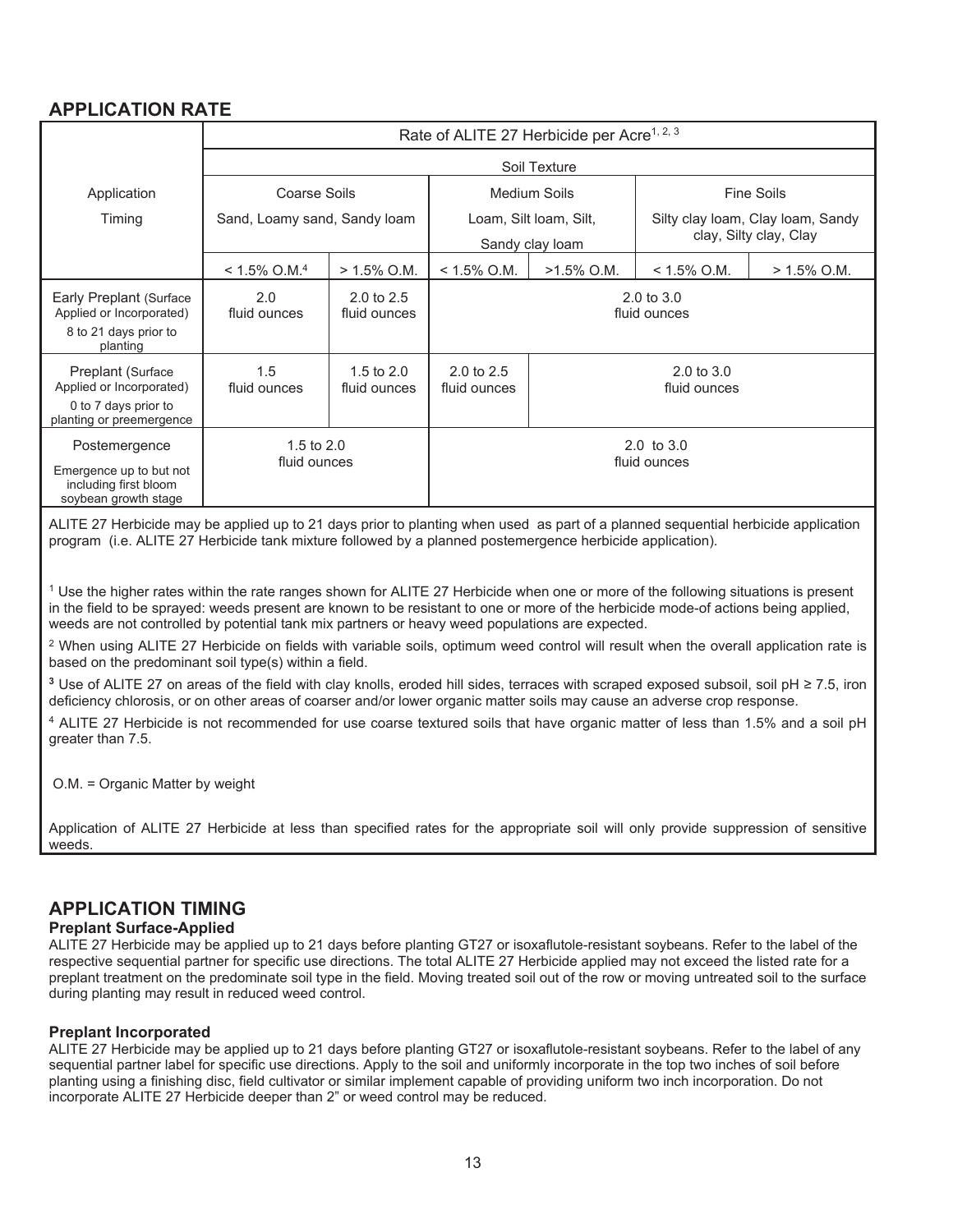#### **Preplant/Preemerge Burndown**

When weeds are present at the time of treatment and prior to GT27 or isoxaflutole-resistant soybean emergence, ALITE 27 Herbicide with COC or MSO are recommended for burndown of labeled weeds 3" or less in height. When weeds are greater than 3" in height or weeds not controlled by ALITE 27 Herbicide are present, the addition of a burndown herbicide (e.g., Liberty® 280 Herbicide, Gramoxone<sup>®</sup>/ paraquat, glyphosate, or 2,4-D) is recommended. Observe directions for use and precautions and restrictions on the label of the burndown herbicide.

**Preemergence:** Apply ALITE 27 Herbicide during planting (behind the planter after furrow closure) or after planting of GT27 or isoxaflutole-resistant soybeans, but before weeds or crop emerge.

**Postemergence:** Apply ALITE 27 Herbicide to GT27 or isoxaflutole-resistant soybeans at growth stages from emergence up to but not including first bloom. Mixing with adjuvants such as COC, MSO, etc. is not recommended for postemergence applications of ALITE 27 Herbicide as crop response such as leaf chlorosis and stunting may result.

#### **SEQUENTIAL APPLICATION INSTRUCTIONS**

ALITE 27 Herbicide is most effective when applied as a residual preplant/preemergence soil application in an integrated weed control program that includes sequential postemergence herbicide application(s). The total ALITE 27 Herbicide rate applied per year may not exceed 3 fluid ounces/acre.

Refer to all parts of the individual product labels of herbicides used in sequence with ALITE 27 Herbicide.

## **STORAGE AND DISPOSAL**

Do not contaminate water, food, or feed by storage or disposal.

#### **Pesticide storage**

Do not contaminate water, food or feed by storage or disposal. Store in a cool, dry secured storage area.

#### **Pesticide disposal**

Wastes resulting from the use of this product must be disposed of on site or at an approved waste disposal facility.

#### **Container handling**

#### **Rigid, Non-refillable containers (equal to or less than 5 gallons)**

Non-refillable container. Do not reuse or refill this container. Offer for recycling, if available. Triple rinse or pressure rinse container (or equivalent) promptly after emptying. Triple rinse as follows: Empty the remaining contents into application equipment or a mix tank and drain for 10 seconds after the flow begins to drip. Fill the container 1/4 full with water and recap. Shake for 10 seconds. Pour rinsate into application equipment or a mix tank or store rinsate for later use or disposal. Drain for 10 seconds after the flow begins to drip. Repeat this procedure two more times.

Pressure rinse as follows: Empty the remaining contents into application equipment or a mix tank and continue to drain for 10 seconds after the flow begins to drip. Hold container upside down over application equipment or mix tank or collect rinsate for later use or disposal. Insert pressure rinsing nozzle in the side of the container, and rinse at about 40 PSI for at least 30 seconds. Drain for 10 seconds after the flow begins to drip.

Once container is rinsed, offer for recycling if available or puncture and dispose of in a sanitary landfill.

#### **Rigid Non-refillable containers (greater than 5 gallons or 50 lbs)**

#### **Non-refillable Containers**

Non-refillable containers - Do not reuse or refill this container. Refer to Bottom Discharge IBC or Top Discharge IBC, Drums, Kegs information as follows.

#### Bottom Discharge IBC (e.g. – Schuetz Caged IBC or Snyder Square Stackable)

Pressure rinsing the container before final disposal is the responsibility of the person disposing of the container. To pressure rinse the container before final disposal, empty the remaining contents from the IBC into application equipment or mix tank. Raise the bottom of the IBC by 1.5 inches on the side which is opposite of the bottom discharge valve to promote more complete product removal. Completely remove the top lid of the IBC. Use water pressurized to at least 40 PSI to rinse all interior portions. Continuously pump or drain rinsate into application equipment or rinsate collection system while pressure rinsing. Continue pressure rinsing for 2 minutes or until rinsate becomes clear. Replace the lid and close bottom valve.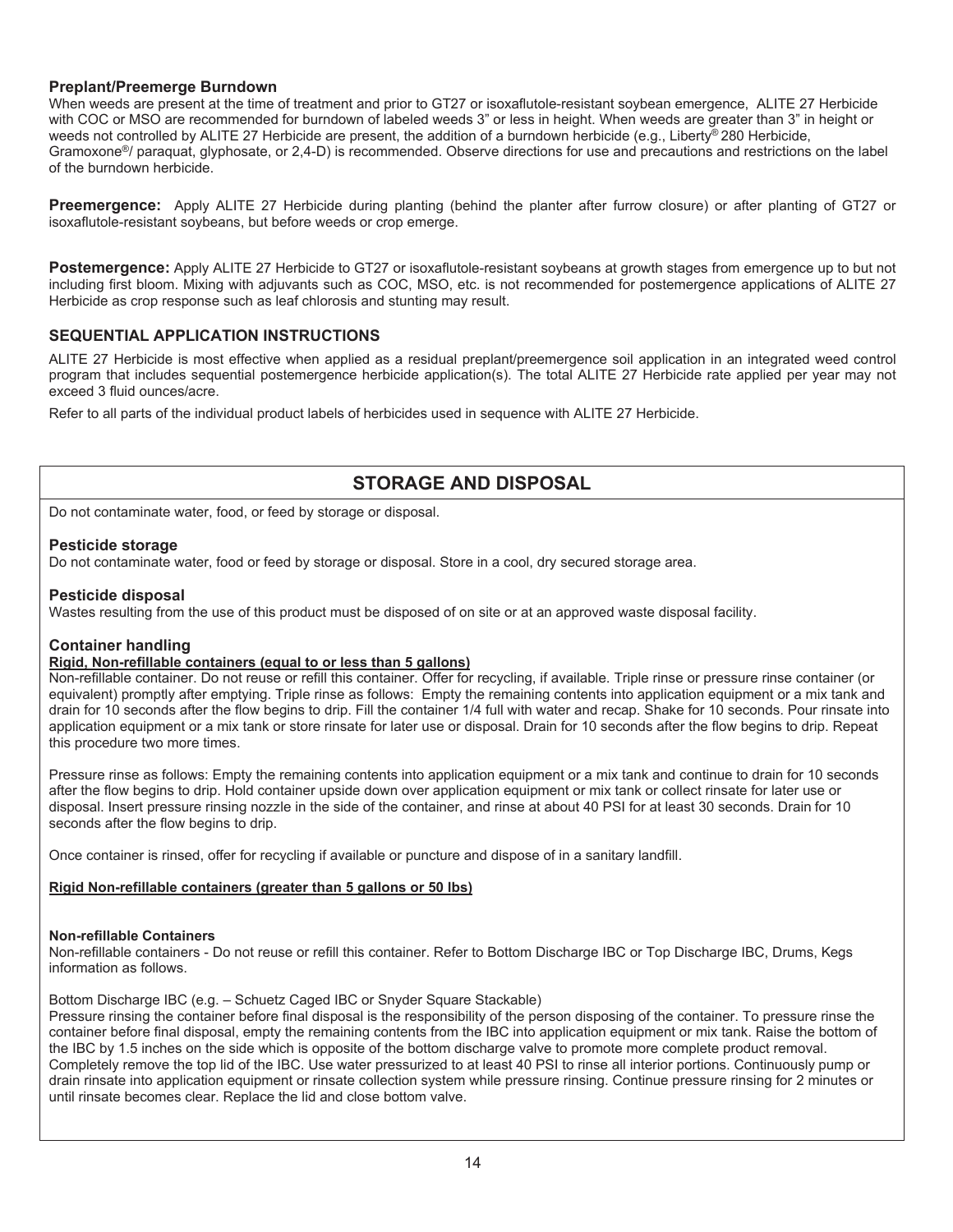Top Discharge IBC, Drums, Kegs (e.g.– Snyder 120 Next Gen, Bonar B120, Drums, Kegs).

Triple rinsing the container before final disposal is the responsibility of the person disposing of the container. To triple rinse the container before final disposal, empty the remaining contents from this container into application equipment or mix tank. Fill the container at least 10 percent full with water. Agitate vigorously or recirculate water with the pump for 2 minutes. Rinse all interior surfaces. Pour or pump rinsate into application equipment or rinsate collection system. Repeat this procedure two more times.

Once container is rinsed, offer for recycling if available or puncture and dispose of in a sanitary landfill.

#### **Refillable Containers**

Refillable container – Refer to Bottom Discharge IBC or Top Discharge IBC, Drums, Kegs information as follows. Refill this container with pesticide only. Do not reuse this container for any other purpose. Contact your Ag retailer or BASF for container return, disposal and recycling information.

Bottom Discharge IBC (e.g. – Schuetz Caged IBC or Snyder Square Stackable)

Pressure rinsing the container before final disposal is the responsibility of the person disposing of the container. Cleaning before refilling is the responsibility of the refiller. To pressure rinse the container before final disposal, empty the remaining contents from the IBC into application equipment or mix tank. Raise the bottom of the IBC by 1.5 inches on the side which is opposite of the bottom discharge valve to promote more complete product removal. Completely remove the top lid of the IBC. Use water pressurized to at least 40 PSI to rinse all interior portions. Continuously pump or drain rinsate into application equipment or rinsate collection system while pressure rinsing. Continue pressure rinsing for 2 minutes or until rinsate becomes clear. Replace the lid and close bottom valve.

Top Discharge IBC, Drums, Kegs (e.g.– Snyder 120 Next Gen, Bonar B120, Drums, Kegs).

Triple rinsing the container before final disposal is the responsibility of the person disposing of the container. Cleaning before refilling is the responsibility of the refiller. To triple rinse the containers before final disposal, empty the remaining contents from this container into application equipment or mix tank. Fill the container at least 10 percent full with water. Agitate vigorously or recirculate water with the pump for 2 minutes. Rinse all interior surfaces. Pour or pump rinsate into application equipment or rinsate collection system. Repeat this procedure two more times.

Once container is rinsed, offer for recycling if available or puncture and dispose of in a sanitary landfill.

End users are authorized to remove tamper evident cables as required to remove the product from the container unless the container is equipped with one way valves and refilling or returning is planned. If this is the case, end users are not authorized to remove tamper evident cables, one way valves or clean container.

| Listing of Common and Scientific Weed Names<br>Amaranth, Palmer | Amaranthus palmeri             | Nightshade, eastern black | Solanum ptycanthum      |
|-----------------------------------------------------------------|--------------------------------|---------------------------|-------------------------|
| Anoda, spurred                                                  | Anoda cristata                 | Nightshade, hairy         | Solanum sarrachoides    |
| Barnyardgrass                                                   | Echinochloa crus-galli         | Nutsedge, yellow          | Cyperus esculentus      |
| Beggarweed, Florida                                             | Desmodium tortuosum            | Oat, wild                 | Avena fatua             |
| <b>Bermudagrass</b>                                             | Cynodon dactylon               | Panicum, fall             | Panicum dichotomiflorum |
| <b>Buffalobur</b>                                               | Solanum rostratium             | Panicum. Texas            | Panicum texanum         |
| <b>Burcucumber</b>                                              | Sicyos angulatus               | Pennycress, field         | Thlaspi arvensis        |
| Buttercup, small flower                                         | Ranunculus parviflorus         | Pepperweed, Virginia      | Lepidium virginicum     |
| Carpetweed                                                      | Mullugo verticillata           | Pigweed, prostrate        | Amaranthus blitoides    |
| Chamomile spp.                                                  | Matricaria spp.                | Pigweed, red root         | Amaranthus retroflexus  |
| Chickweed, common                                               | Stellaria media                | Piaweed, smooth           | Amaranthus hybridus     |
| Cocklebur, common                                               | Xanthium strumarium            | Piaweed, tumble           | Amaranthus albus        |
| Copperleaf, hophornbeam                                         | Acalypha ostryaefolia          | Plantain, broadleaf       | Plantago major          |
| Crabgrass, large                                                | Digitaria sanguinalis          | Poinsetta, wild           | Euphorbia heterophylla  |
| Crabgrass, smooth                                               | Digitaria ischaemum            | Purslane, common          | Portulaca oleracea      |
| Croton, tropic                                                  | Croton glandulosus             | Pusley, Florida           | Richardia scabra        |
| Crowfootgrass                                                   | Dactyloctenium aegyptium       | Radish, wild              | Rapanus raphanistrum    |
| Cudweed, low                                                    | Gnaphalium uliginosum          | Ragweed, common           | Ambrosia eliator        |
| Cupgrass, woolly                                                | Eriochloa villosa              | Ragweed, giant            | Ambrosia trifida        |
| Dandelion (seedling)                                            | Taraxicum officinale           | Rice, red                 | Oryza sativa            |
| Deadnettle, purple                                              | Lamium purpureum               | Sandbur, field            | Cenchrus pauciflorus    |
| Eclipta                                                         | Eclipta alba                   | Scouringrush              | Equisetum arvensis      |
| Foxtail, bristly                                                | Setaria verticillata           | Sesbania, hemp            | Sesbania exaltata       |
| Foxtail, giant                                                  | Setaria faberi                 | Shattercane               | Sorghum vulgare         |
| Foxtail, green                                                  | Setaria viridis                | Shepherd's-purse          | Capsella bursa-pastoris |
| Foxtail, robust purple                                          | Setaria viridis, var. robusta- | Sicklepod                 | Casia obtusifolia       |
|                                                                 | purpurea                       |                           |                         |
| Foxtail, robust white                                           | Setaria viridis, var. robusta- | Sida, prickly             | Sida spinosa            |
|                                                                 | alba                           |                           |                         |
| Foxtail, yellow                                                 | Pennisetum glaucum             | Signalgrass, broadleaf    | Brachiaria platyphylla  |
| Galinsoga                                                       | Galinsoga parviflora           | Smartweed, ladysthumb     | Polygonum persicaria    |

#### Listing of Common and Scientific Weed Names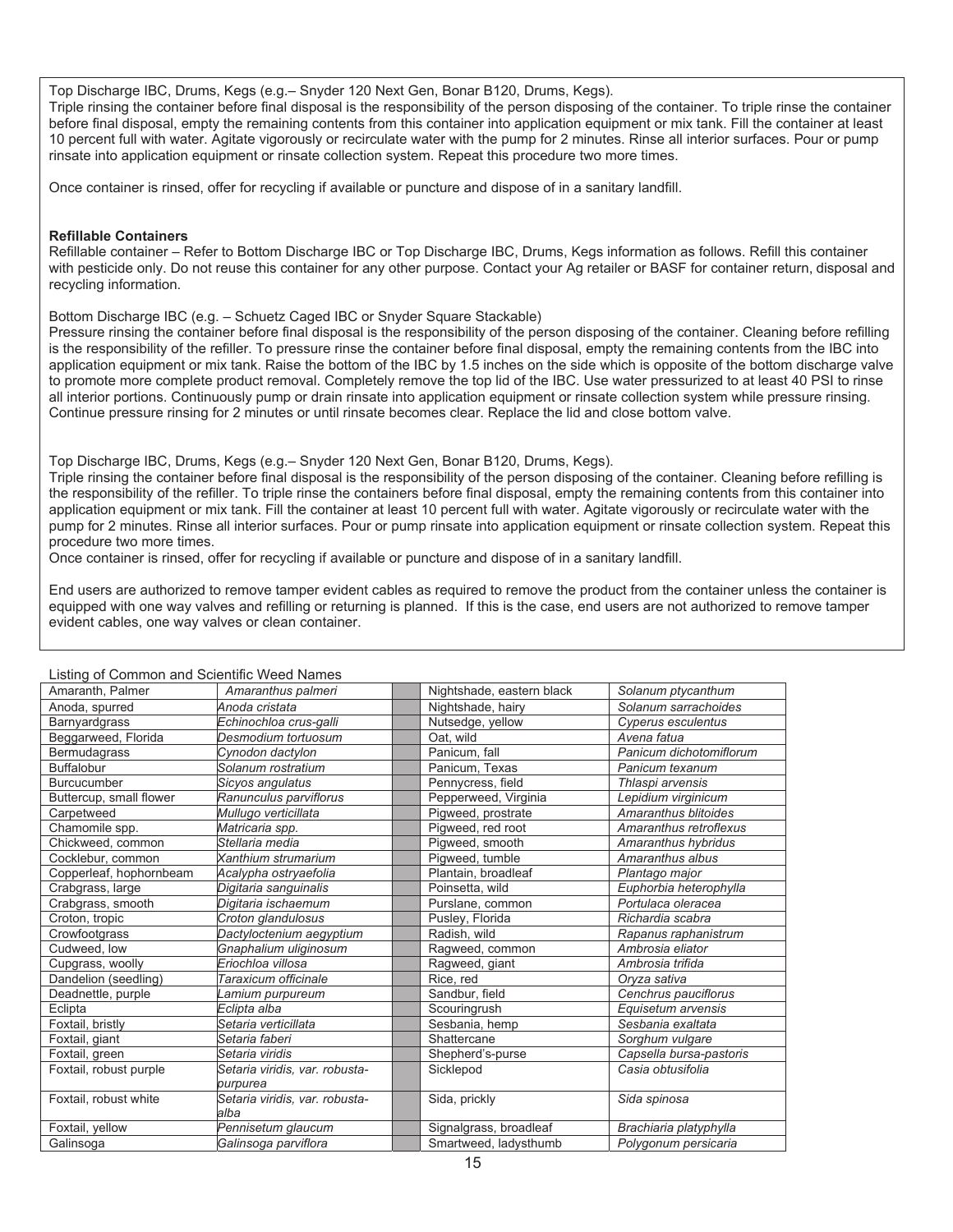| Goosegrass               | Eleusine indica        | Smartweed, pale         | Polygonum lapathifolium |
|--------------------------|------------------------|-------------------------|-------------------------|
| Henbit                   | Lamium amplexicaule    | Smartweed, Pennsylvania | Polygonum pensylvanicum |
| Jimsonweed               | Datura stramonium      | Sowthistle, annual      | Sonchus oleraceus       |
| Johnsongrass             | Sorghum halapensis     | Sowthistle, perennial   | Sonchus arvensis        |
| Kochia                   | Kochia scoparia        | Speedwell, corn         | Veronica arvensis       |
| Lambsquarters, common    | Chenopodium album      | Sprangletop, red        | Leptochloa filiformis   |
| Lettuce, prickly         | Lactuca serriola       | Spurge, toothed         | Euphorbia serrata       |
| Mallow, Venice           | Hibiscus trionum       | Starbur, bristly        | Acanthospermum hispidum |
| Marestail (Horseweed)    | Conyza canadensis      | Sunflower, common       | Helianthus annuus       |
| Medic, black             | Medicago Iupulina      | Thistle, Russian        | Salsola kali            |
| Millet, wild proso       | Panicum miliaceum      | Velvetleaf              | Abutilon theophrasti    |
| Morningglory, entireleaf | Ipomoea hederacea var. | Violet, field           | Viola arvensis          |
|                          | integriuscula          |                         |                         |
| Morningglory, ivyleaf    | Ipomoea hederacea var. | Waterhemp, common       | Amaranthus rudis        |
|                          | hederacea              |                         |                         |
| Morningglory, pitted     | Ipomoea lacunosa       | Waterhemp, tall         | Amaranthus tuberculatus |
| Mustard, wild            | Sinapis arvensis       | Witchgrass              | Panicum capillare       |
| Nightshade, black        | Solanum nigrum         |                         |                         |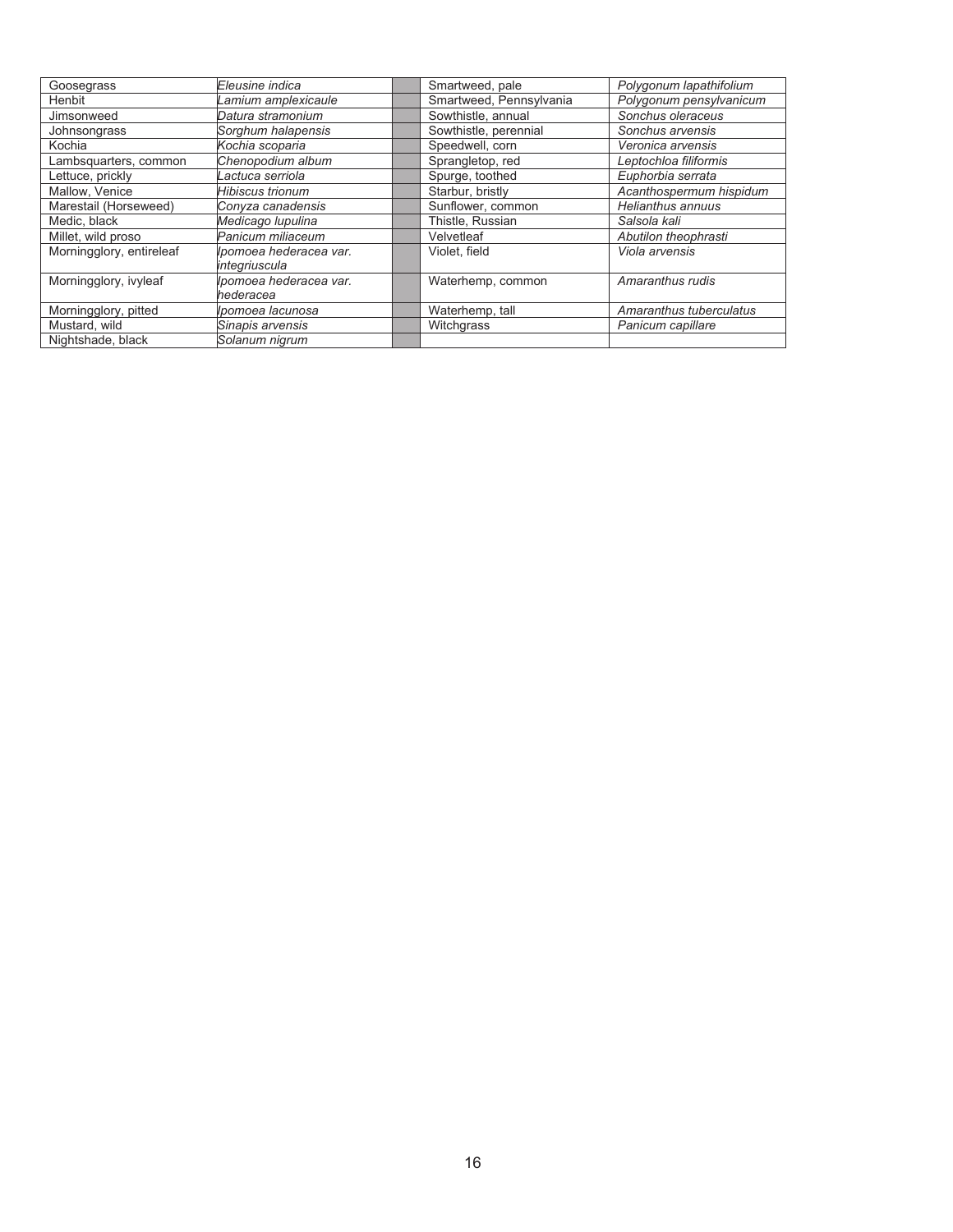## **Conditions of Sale and Warranty**

The **Directions For Use** of this product reflect the opinion of experts based on field use and tests. The directions are believed to be reliable and must be followed carefully. However, it is impossible to eliminate all risks inherently associated with the use of this product. Crop injury, ineffectiveness or other unintended consequences may result because of such factors as weather conditions, presence of other materials, or use of the product in a manner inconsistent with its labeling, all of which are beyond the control of BASF CORPORATION ("BASF") or the Seller. To the extent consistent with applicable law, all such risks shall be assumed by the Buyer.

BASF warrants that this product conforms to the chemical description on the label and is reasonably fit for the purposes referred to in the **Directions For Use**, subject to the inherent risks, referred to above.

**TO THE EXTENT CONSISTENT WITH APPLICABLE LAW, BASF MAKES NO OTHER EXPRESS OR IMPLIED WARRANTY OF FITNESS OR MERCHANTABILITY OR ANY OTHER EXPRESS OR IMPLIED WARRANTY.** 

**TO THE EXTENT CONSISTENT WITH APPLICABLE LAW, BUYER'S EXCLUSIVE REMEDY AND BASF'S EXCLUSIVE LIABILITY, WHETHER IN CONTRACT, TORT, NEGLIGENCE, STRICT LIABILITY, OR OTHERWISE, SHALL BE LIMITED TO REPAYMENT OF THE PURCHASE PRICE OF THE PRODUCT.** 

**TO THE EXTENT CONSISTENT WITH APPLICABLE LAW, BASF AND THE SELLER DISCLAIM ANY LIABILITY FOR CONSEQUENTIAL, EXEMPLARY, SPECIAL OR INDIRECT DAMAGES RESULTING FROM THE USE OR HANDLING OF THIS PRODUCT.** 

BASF and the Seller offer this product, and the Buyer and User accept it, subject to the foregoing **Conditions of Sale and Warranty** which may be varied only by agreement in writing signed by a duly authorized representative of BASF. 1108

*ALITE 27 Herbicide, GT27 Soybeans, Liberty 280 Herbicide, Outlook, Prowl, Prowl H2O and Zidua are registered trademarks of BASF.* 

*Canopy is a registered trademark of E.I. DuPont de Nemours & Co.* 

*Authority MTZ, Command and Spartan are registered trademarks of FMC Corporation.* 

*Intrro, Micro-Tech, Roundup, Round Ready and Warrant are registered trademarks of Monsanto Company.* 

*Boundary, Dual Magnum, Dual II Magnum Flexstar, Flexstar GT, Gramaxone, Prefix, Reflex and Touchdown are registered trademarks of Syngenta.* 

*Fierce, Valor SX and Valor XLT are registered trademarks of Valent U.S.A. Corporation* 

> © 2020 BASF Corporation All rights reserved.

007969-00433.20191204c.**NVA 2018-04-610-0097**

BASF Corporation 26 Davis Drive Research Triangle Park, NC 27709



# We create chemistry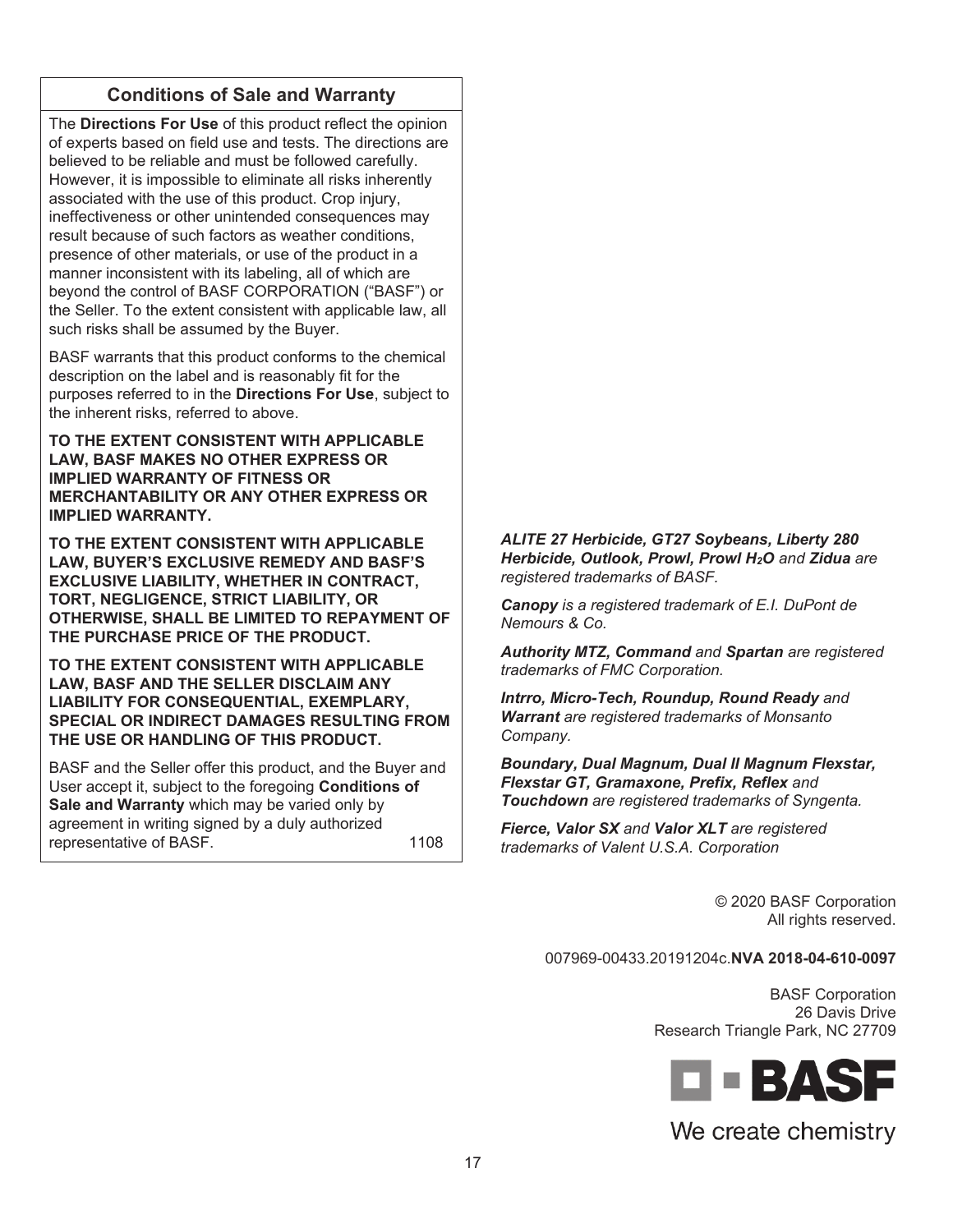#### **APPENDIX**

If registered in the states listed in the table below, Alite 27 Herbicide is allowed for use on GT27 or isoxaflutole-resistant soybean in the following counties (NOTE TO REVIEWER – table to be updated based on list of counties with no co-occurrence):

**Table of Counties for Alite 27 Herbicide** 

**Table of Counties for Alite 27 Herbicide** *(continued)*

| Arkansas | Hempstead<br>Lafayette                                                                                                                                                                                                                                                   |                                                                                                                                                                                                                                     |
|----------|--------------------------------------------------------------------------------------------------------------------------------------------------------------------------------------------------------------------------------------------------------------------------|-------------------------------------------------------------------------------------------------------------------------------------------------------------------------------------------------------------------------------------|
| Colorado | Prowers                                                                                                                                                                                                                                                                  |                                                                                                                                                                                                                                     |
| Georgia  | Atkinson<br><b>Berrien</b><br>Clinch<br>Echols                                                                                                                                                                                                                           | Evans<br>Lanier<br>Lowndes                                                                                                                                                                                                          |
| Indiana  | Adams<br><b>Bartholomew</b><br><b>Blackford</b><br>Boone<br>Brown<br>Clay<br>Clinton<br>Daviess<br>Delaware<br><b>Dubois</b><br>Fayette<br>Fountain<br>Grant<br>Greene<br>Hamilton<br>Hancock<br>Hendricks<br>Henry<br>Howard<br>Huntington<br>Jackson<br>Jay<br>Johnson | Lawrence<br>Madison<br>Marion<br>Martin<br>Monroe<br>Montgomery<br>Morgan<br>Orange<br>Owen<br>Parke<br>Pike<br>Putnam<br>Randolph<br>Rush<br>Scott<br>Shelby<br>Spencer<br>Tipton<br>Union<br>Warrick<br>Wayne<br>Wells<br>Whitley |
| Kansas   | Cheyenne<br>Clay<br>Cloud<br>Decatur<br>Dickinson<br><b>Fllis</b><br>Finney<br>Geary<br>Gove<br>Graham<br>Grant<br>Greeley<br>Hamilton<br>Hodgeman<br>Jewell<br>Kearny<br>Lane<br>Lincoln<br>Logan<br>Mitchell<br>Morton                                                 | <b>Ness</b><br>Norton<br>Osborne<br>Ottawa<br>Phillips<br>Pottawatomie<br><b>Rawlins</b><br>Riley<br>Rooks<br>Saline<br>Scott<br>Sheridan<br>Sherman<br>Smith<br>Stanton<br>Sumner<br>Thomas<br>Trego<br>Wallace<br>Wichita         |

| Kentucky       | <b>Breathitt</b><br>Daviess<br>Elliott<br>Floyd<br>Hancock<br>Hopkins<br>Johnson<br>Knott            | Leslie<br>Magoffin<br>McLean<br>Morgan<br>Muhlenberg<br>Ohio<br>Perry                                         |
|----------------|------------------------------------------------------------------------------------------------------|---------------------------------------------------------------------------------------------------------------|
| Louisiana      | Avoyelles<br>Claiborne<br>Concordia<br>East Baton<br>Rouge<br>East Feliciana<br>Iberville<br>Lincoln | Pointe Coupee<br>St. Landry<br>Webster<br><b>West Baton</b><br>Rouge<br><b>West Carroll</b><br>West Feliciana |
| Michigan       | Baraga<br>Clare<br>Gogebic<br>Houghton                                                               | Iron<br>Mecosta<br>Osceola                                                                                    |
| Minnesota      | Anoka<br><b>Benton</b><br>Carver<br>Chisago<br>Crow Wing<br>Isanti                                   | Kanabec<br><b>Mille Lacs</b><br>Morrison<br>Sherburne<br>Wadena<br>Wright                                     |
| Missouri       | Buchanan<br>Caldwell<br>Carroll<br>Clinton<br>DeKalb<br>Shelby                                       |                                                                                                               |
| Mississippi    | Adams<br>Franklin<br>Montgomery<br>Wilkinson                                                         |                                                                                                               |
| Montana        | Fallon<br>Musselshell<br>Treasure                                                                    |                                                                                                               |
| North Carolina | Bertie<br>Chowan<br>Gates<br>Hertford<br>Pasquotank<br>Perquimans                                    |                                                                                                               |

*(continued)* 

*(continued)*